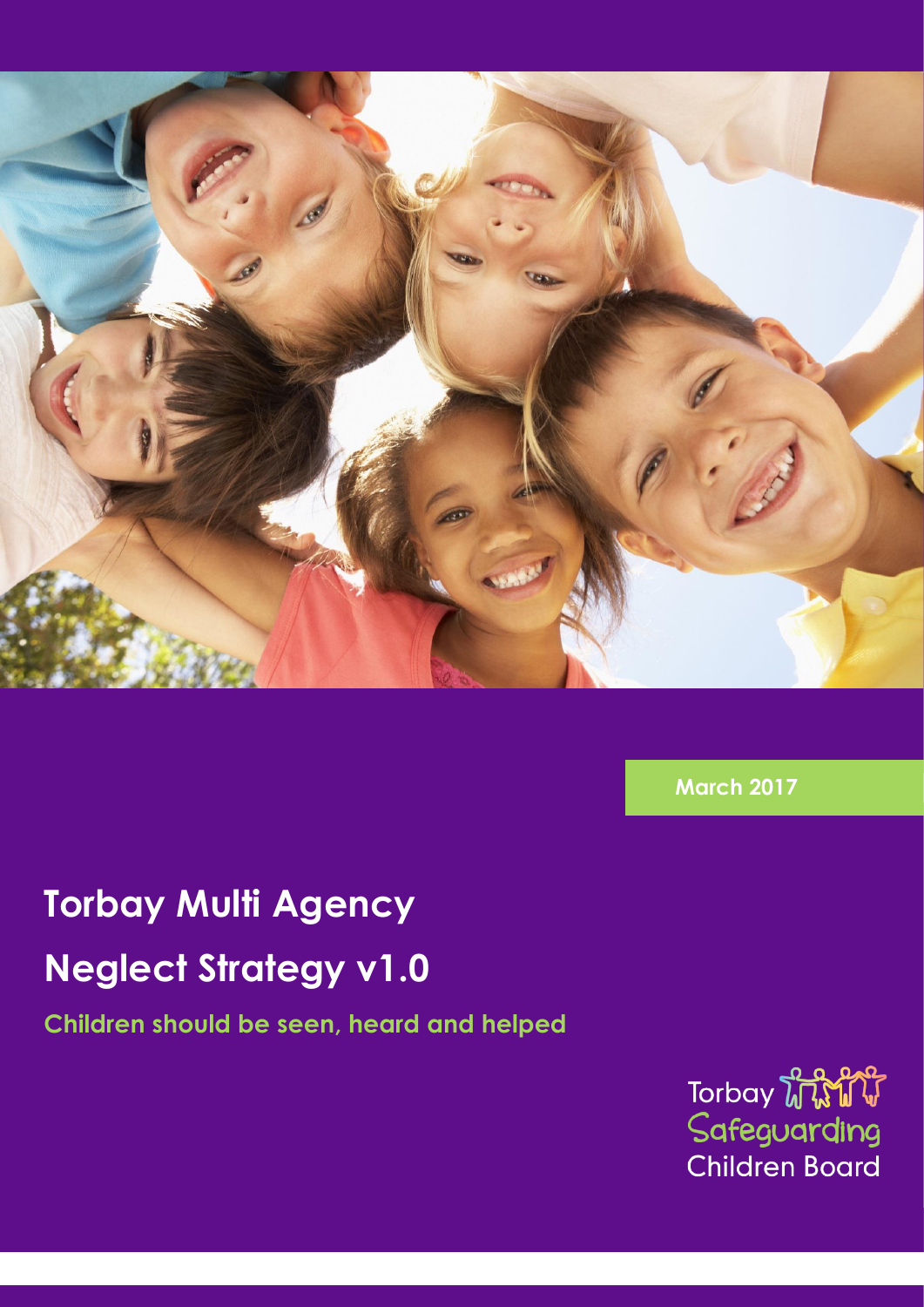#### **Table of Contents**  $\mathbf{1}$

| $\overline{2}$ |     |                                                                                                      |  |  |  |
|----------------|-----|------------------------------------------------------------------------------------------------------|--|--|--|
| 3              |     |                                                                                                      |  |  |  |
|                | 3.1 |                                                                                                      |  |  |  |
|                | 3.2 |                                                                                                      |  |  |  |
| 4              |     |                                                                                                      |  |  |  |
| 5              |     |                                                                                                      |  |  |  |
| 6              |     |                                                                                                      |  |  |  |
| 7              |     |                                                                                                      |  |  |  |
| 8              |     |                                                                                                      |  |  |  |
|                | 8.1 |                                                                                                      |  |  |  |
|                | 8.2 | Links to Child Sexual Exploitation, Inter-familial Child Sexual Abuse and Sexually harmful Behaviour |  |  |  |
|                | 8.3 |                                                                                                      |  |  |  |
|                | 8.4 |                                                                                                      |  |  |  |
|                |     |                                                                                                      |  |  |  |
|                |     |                                                                                                      |  |  |  |
| 9              |     |                                                                                                      |  |  |  |
|                | 9.1 |                                                                                                      |  |  |  |
|                | 9.2 |                                                                                                      |  |  |  |
|                | 9.3 |                                                                                                      |  |  |  |
| 10             |     |                                                                                                      |  |  |  |
| 11             |     |                                                                                                      |  |  |  |
| 12             |     |                                                                                                      |  |  |  |
| 13             |     |                                                                                                      |  |  |  |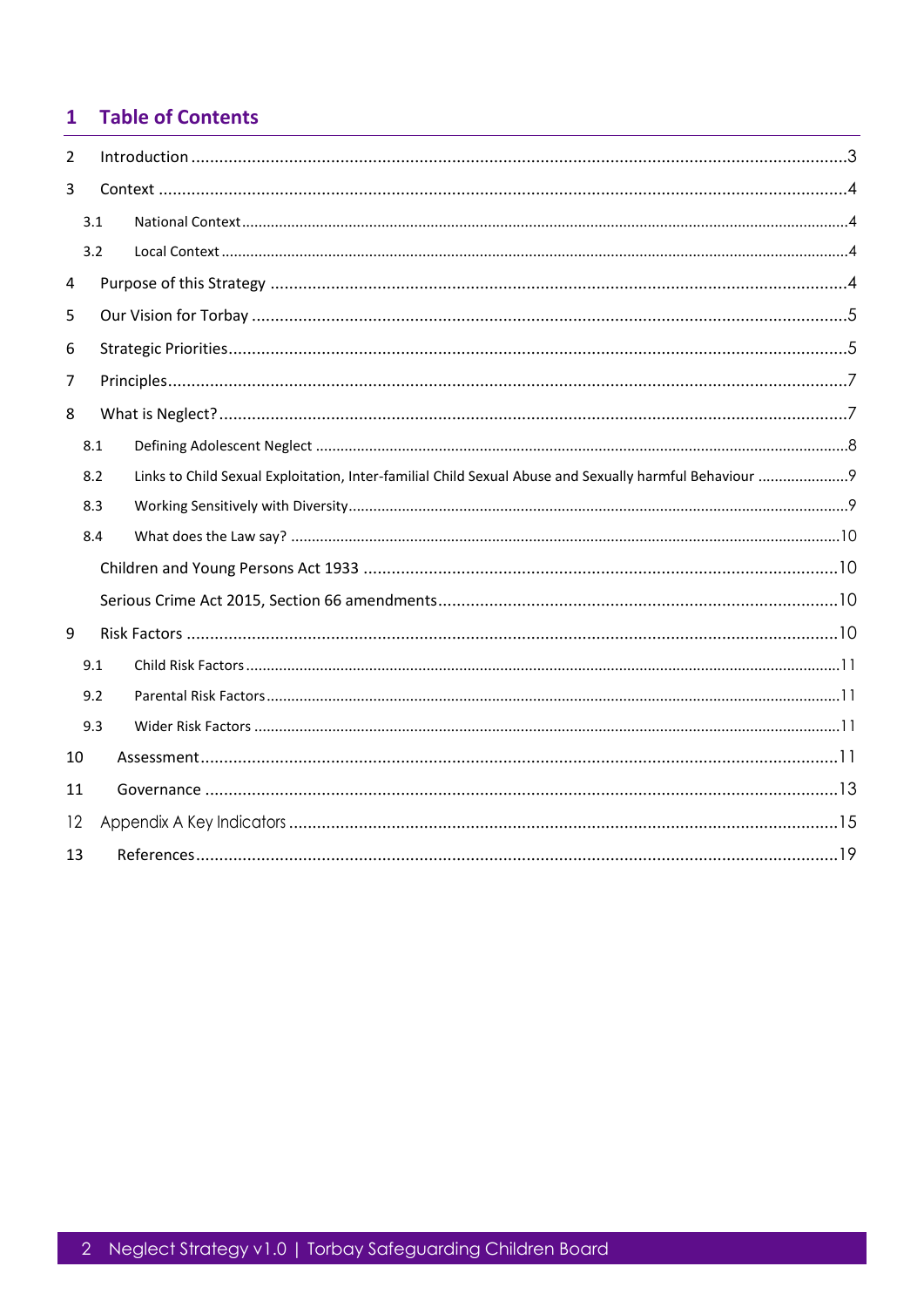### <span id="page-2-0"></span>**2 Introduction**

Understanding of child neglect and its consequences on the future wellbeing and development of children has increased over the last two decades. The impact of neglect on children and young people is enormous. Neglect causes great distress to children, leading to poor physical and mental health, educational and social outcomes and is potentially fatal. Lives are affected and their ability to attend and attain at school is reduced. Their emotional health and wellbeing is often compromised and this impacts on their success in adulthood and their ability to parent in the future (Taylor, 2005), thereby repeating the cycle of neglect and consequential abuse.

Neglect has been identified as a priority for the Torbay Safeguarding Children Board (TSCB) because of the serious impact it has on the long term chances for Children. Neglect in the first three years of life can seriously impact on brain development and have significant consequences through adolescence and into adulthood.

National research (Stevenson, 2007) (Howarth, 2007) and statistics (NSPCC 2011-16) indicate that while the numbers of children made subject to a Child Protection Plan for physical and sexual abuse have fallen, the numbers for neglect have risen steadily throughout the last decade (with the numbers for emotional abuse also increasing). Nationally, between 80-100 children each year are estimated to die because of abuse and neglect with a high degree of overlap between neglect and other forms of abuse (Brandon et al M. , 2008).

Research shows that in the majority of serious case reviews, neglect is found to be a background factor; however it is uncommon for it to be identified as a primary cause of death (Brandon et al, 2012). NSPCC statistics from 2016 show that neglect is the most common reason for being subject to a child protection plan England (45% of plans) or being placed on a child protection register in Wales (40%).

Cases such as the death of Daniel Pelka in 2012 and the imprisonment of two parents in Gloucestershire in 2014 for the prolonged and extreme neglect of their children, highlight not only the far reaching consequences of neglect but also the complexities of working with a form of abuse that is often chronic and involves entrenched difficulties within families (Moran, 2009).

The degree to which children are affected during their childhood and later in adulthood depends on the type, severity and frequency of the neglect and on what support mechanisms, resilience strategies and protective factors were available to the child.

The purpose of this document is to establish strategic aims, objectives and priorities for the Torbay Safeguarding Children Board's approach in tackling neglect. It was developed by the Local Safeguarding Children Board and as such, applies to all agencies across all sectors working with children and families within Torbay.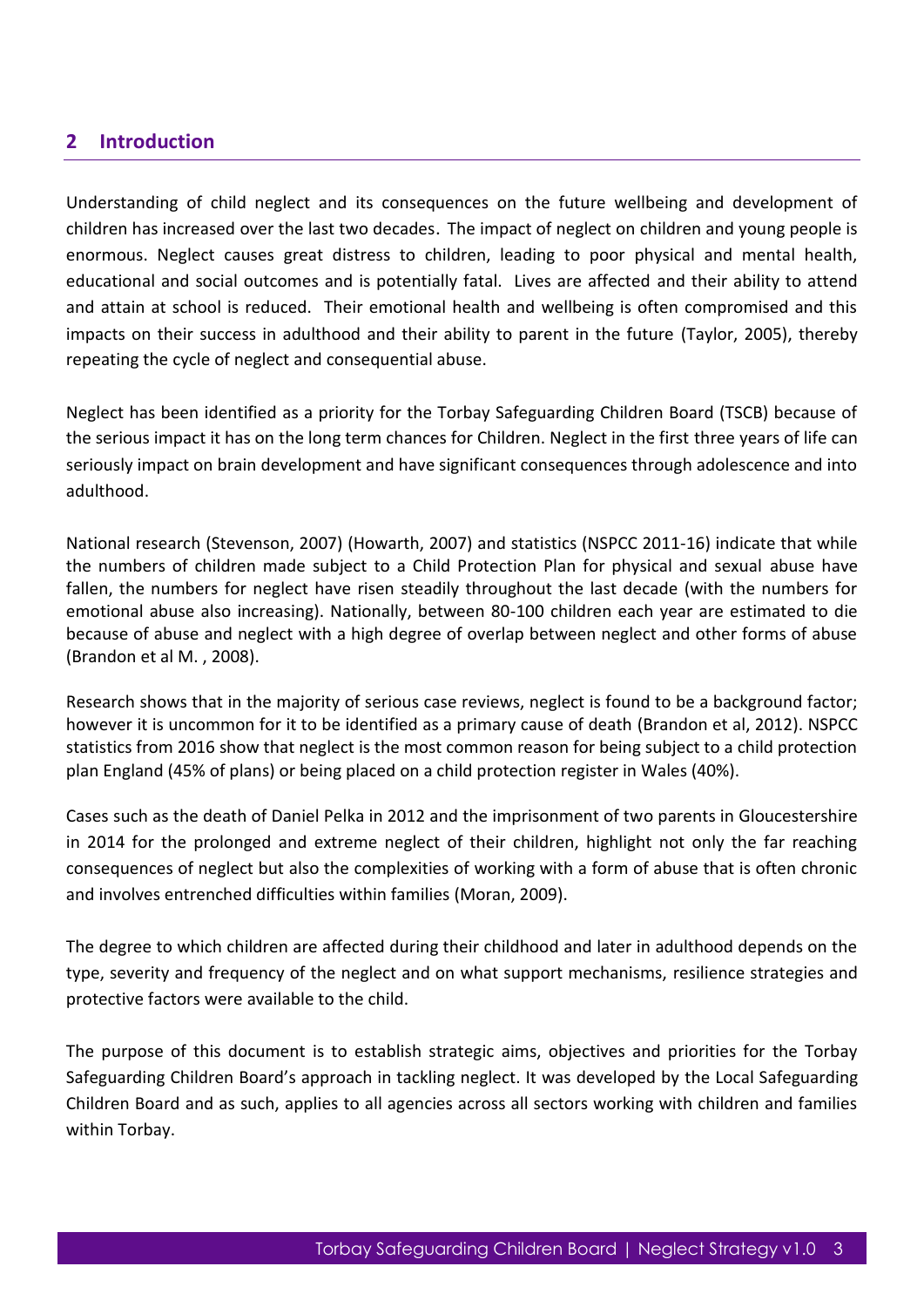## <span id="page-3-0"></span>3 **Context**

#### <span id="page-3-1"></span>3.1 **National Context**

- Radford et al. (Radford et al, 2011) found that nine per cent of 18 to 24 year olds across the UK reported severe neglect while under the age of 18.
- Neglect is a factor in 60% of serious case reviews and Domestic abuse, mental ill health and/or substance misuse were common in households where children were neglected (Brandon et al M. , 2013):
- Neglect is the most common reason for taking child protection action: NSPCC (2015).
- Neglect and emotional abuse are the two highest categories of harm in England (Bentley et al, 2016):

#### <span id="page-3-2"></span>3.2 **Local Context**

- 21.6% of Torbay children are living in poverty.
- Torbay is ranked as the highest nationally for households being at risk of falling into poverty, at 37% (22,600) (Experian).
- Compared to England, Torbay is ranked amongst the 20% most deprived district local authorities (46th out of 326 in 2015)
- 28 Lower Super Output Areas in Torbay (out of 89) are within the top 20% most deprived in England
- Around 1 in 3 (32% 42,000) of Torbay residents live in areas amongst the 20% most deprived in England.
- Domestic Abuse rates in Torbay are 431 per 10K which is the highest across the Devon and Cornwall Police Force area.
- The number of recorded crimes on under 18 year olds is high. The rate of sexual offences across age ranges in Torbay is double the national average and is the highest in the Peninsula.
- Just over 100 children per 10K of the population are looked after which is disproportionate for the size of Torbay.
- The number of pupils with SEN statements is the highest in the country at just over 4% with the national average being 2.8%
- Domestic abuse is a significant feature in Torbay and this alone accounts for around 40% of cases held across all levels of thresholds of the child's journey.
- In October 2016 year to date, Torbay had 156 Children subject to child protection plans which is significantly higher than the national average.

At the end of December 2016, 36% of Torbay children were subject to a child protection plan recorded under the main category of Neglect. Although lower than Emotional abuse at 53.2% this is significantly higher than for Physical abuse at 3.5% and Sexual abuse at 7.1%.

#### <span id="page-3-3"></span>4 **Purpose of this Strategy**

The overarching aim of the Multi - Agency Neglect Strategy is to promote the welfare of children and young people and to improve outcomes. The purpose of this document is to outline the vision and guiding principles for Torbay's approach in tackling neglect, with its narrative aiming to galvanise the focus of partners on realising the strategic vision of the TSCB across Torbay.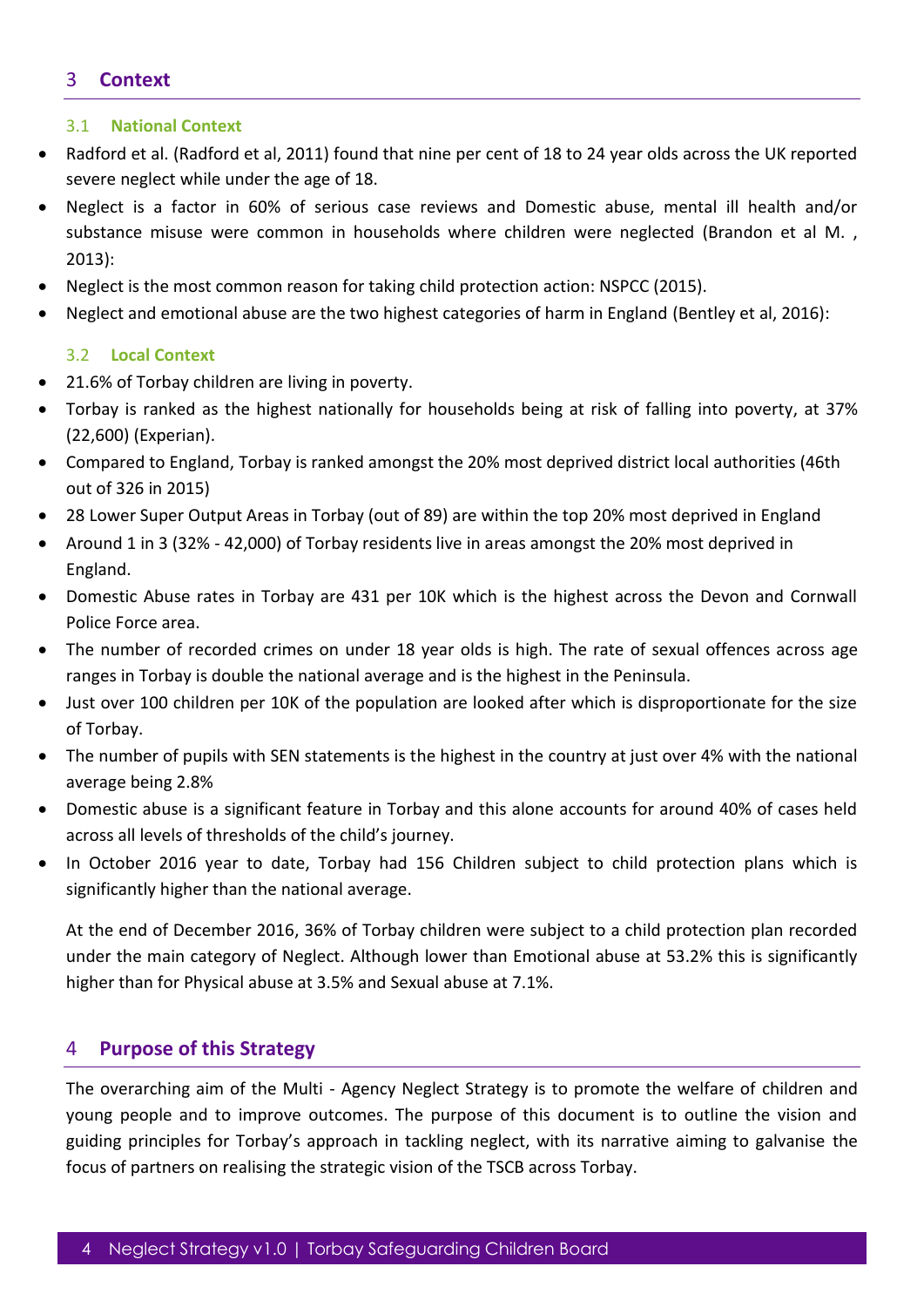It has been developed with multi-agency partners working within Torbay and should be considered alongside other key strategies, policies and procedures such as Signs of Safety guidance, the Early Help Pathway, Professional Differences Policy, Think Family Protocol, Thresholds document (formerly Child's Journey), Practice Guidance for Children/Young People Missing from Home/Care, Torbay Domestic Abuse Strategy (currently under review), and CSE Toolkit (currently under review).

This document identifies both the current statutory definition of neglect and other factors to consider in assisting and further supporting practitioners in early identification and intervention. This strategy is intended as a practical guide to identify a number of guiding principles under which all work around neglect should be undertaken.

## <span id="page-4-0"></span>5 **Our Vision for Torbay**

*Professionals from a range of agencies have a shared understanding about the complexity of neglect. Underpinned by robust management oversight and effective supervision, professionals work to identify and prevent neglect early and respond in a timely way to tackle neglect and help and protect children and young people.*

Neglect by its nature is complex and difficult to identify and address. Because of this, it is absolutely vital that practitioners from all agencies have the knowledge and confidence to recognise neglect and respond accordingly.

### <span id="page-4-1"></span>6 **Strategic Priorities**

In its 2014 report into a number of thematic inspections (OFSTED, 2014) OFSTED identified that "the pervasive and long-term cumulative impact of neglect on the well-being of children of all ages is well documented". Findings from both inspections and research highlight the following areas as being key components to a successful, multi-agency response to neglect:

- Early recognition
- Robust management oversight and supervision
- Specialist Multi-Agency training
- Acknowledgement and understanding of the complexity around neglect and its link with other forms of abuse
- Effective and timely professional responses both for help and protection

The following strategic priorities, informed by the above factors and local learning, provide the focus for further developing the local arrangements and responses to neglect: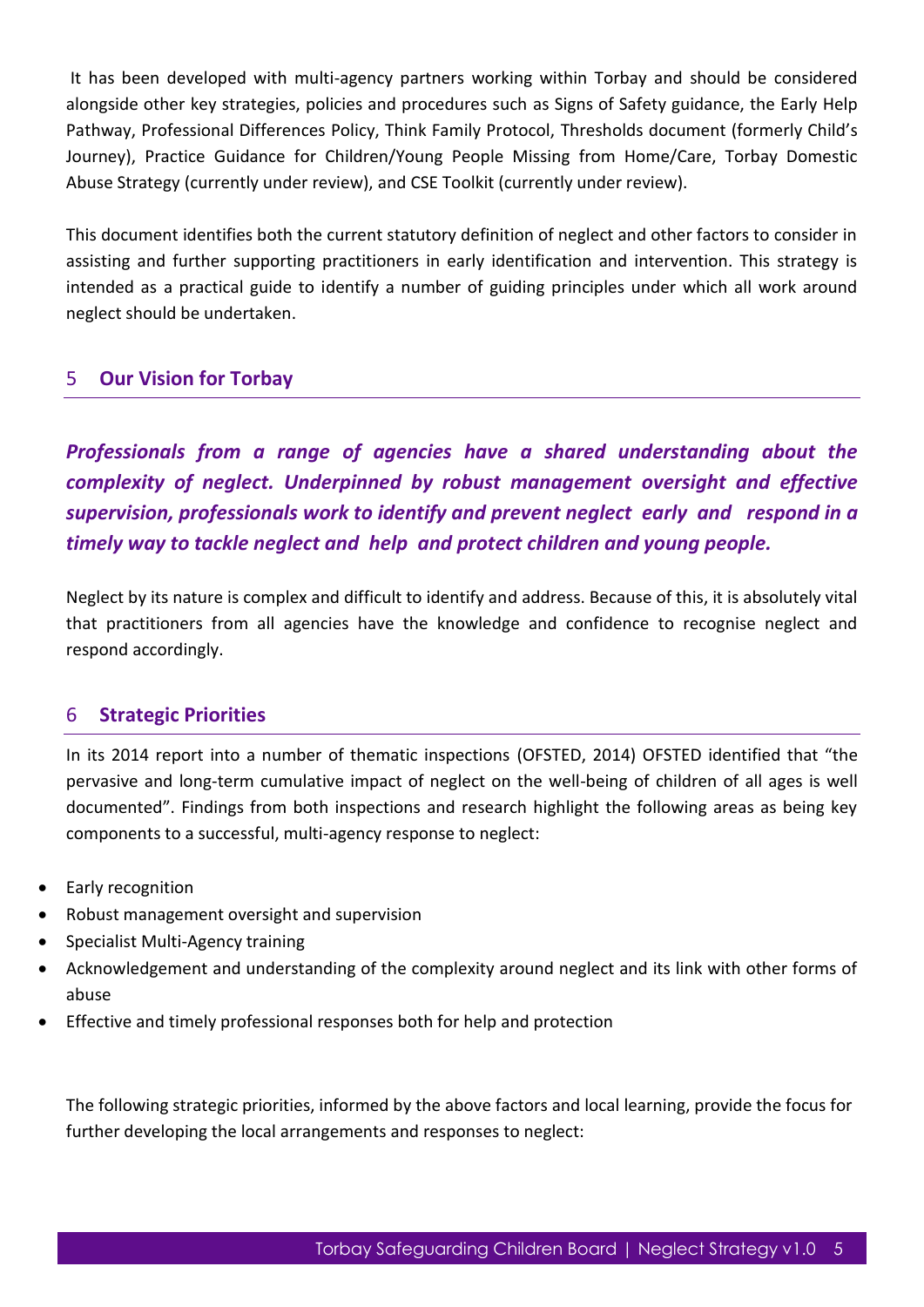#### **2. Strategic Priority 1.**

#### **4. Knowing our problem, knowing our response**

- Partners have an understanding of the prevalence and nature of neglect affecting children and young people in their area;
- All staff who come into contact with children will have a common understanding of neglect to support effective assessment and communication;
- All professionals will have an understanding of each agencies' thresholds for action to support effective and meaningful challenge (and escalation as appropriate) concerning cases of neglect.

#### **7. Strategic Priority 2.**

#### **Effective prevention, recognition, assessment and support**

- Neglect is identified and named as a concern by staff at the earliest opportunity. Staff are aware of who to contact, and what will be done in response. This is supported through regular awareness raising and regular multi-agency training for partners supported by the TSCB;
- All staff 'Think Family' and are alert to the risk of children being neglected in families where there are additional factors such as domestic abuse, substance misuse, mental health and learning difficulties. Children with additional needs such as special education needs and disabilities are potentially more acutely vulnerable ;
- Staff do not automatically associate neglect with poverty, there is a greater awareness of wider risks associated with neglect;
- Early Help is understood by all partners and services appropriately assess and provide timely interventions to prevent deterioration in families affected by neglect. Early Help needs to be of a kind and duration that improves and sustains the safety of children and young people into the future;
- All staff are intently curious about family circumstances, including the use of home visits to check on children and young people at home;
- All services consider/research historical information to inform the present situation.
- All professionals receive effective supervision to help them test, challenge and reflect on their analysis of risk to children and young people, particularly in the context of neglect and the cumulative indicators of harm.
- Staff challenge each other and escalate as appropriate where there are professional differences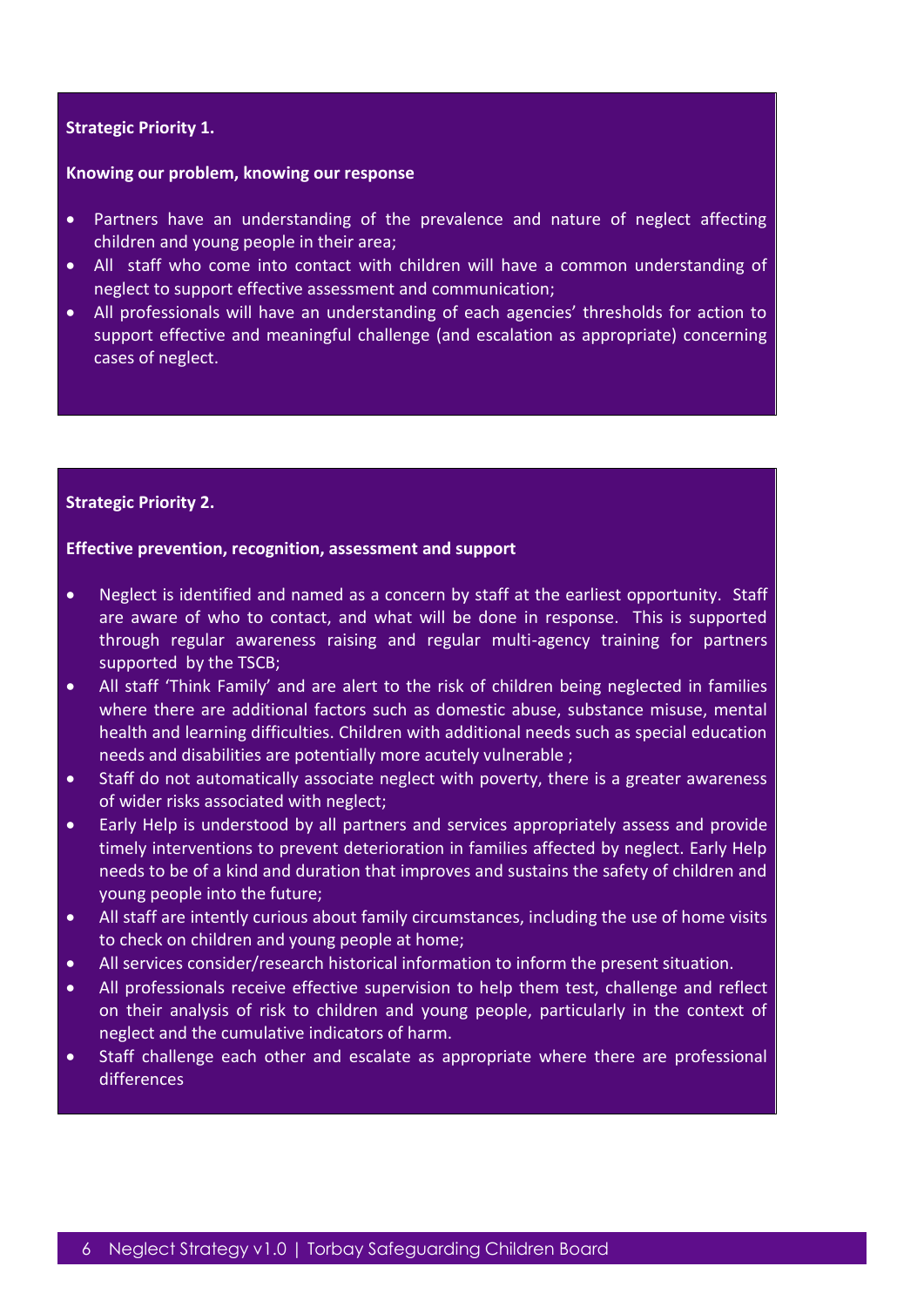#### **Strategic Priority 3.**

#### **Strong Leadership and Partnership**

- Leaders will ensure their staff have a shared understanding of neglect and know what to do if they are worried about a child and how to escalate concerns where appropriate;
- Early identification of neglect and intervention at an appropriate level will remain a priority and responsibility across all organisations, both statutory and non-statutory;
- Leaders will support effective joint working between adult and child services and across the relevant strategic Boards, supporting a clear local partnership response to neglect;
- Leaders will ensure their staff are adequately trained (both single and multi agency training) to recognise and tackle neglect effectively;
- Leaders will ensure there is a robust, shared and jointly owned evaluation framework in place to measure success and impact of these strategic priorities.

### <span id="page-6-0"></span>7 **Principles**

To achieve our Vision for Torbay, the Strategy is underpinned by key principles which provide a strategic framework:

Children being neglected, or at risk of being neglected, need to be seen, heard and helped.

- **Seen**; in the context of their lives at home, friendship circles, health, education and public spaces (including social media).
- **Heard**; to effectively protect children and young people, professionals need to take time to hear what children are saying and put themselves in the child or young person's shoes and think about what their life might truly be like.
- **Helped**; by remaining professionally curious and by implementing effective and imaginative solutions that help children and young people. Professionals should give parents and families clear information in relation to expectations and improvements.

### <span id="page-6-1"></span>8 **What is Neglect?**

Neglect is generally considered to be the omission of specific behaviours by caregivers, though it can also include acts of commission. There are variations in how neglect is defined across the UK, however. In England, neglect is defined as:

"*The persistent failure to meet a child's basic physical and/or psychological needs, likely to result in the serious impairment of the child's health or development. Neglect may occur during pregnancy as a result of maternal substance abuse. Once a child is born, neglect may involve a parent or carer failing to:* 

- *provide adequate food, clothing and shelter (including exclusion from home or abandonment);*
- *protect a child from physical and emotional harm or danger;*
- *ensure adequate supervision (including the use of inadequate care-givers); or*
- *ensure access to appropriate medical care or treatment.*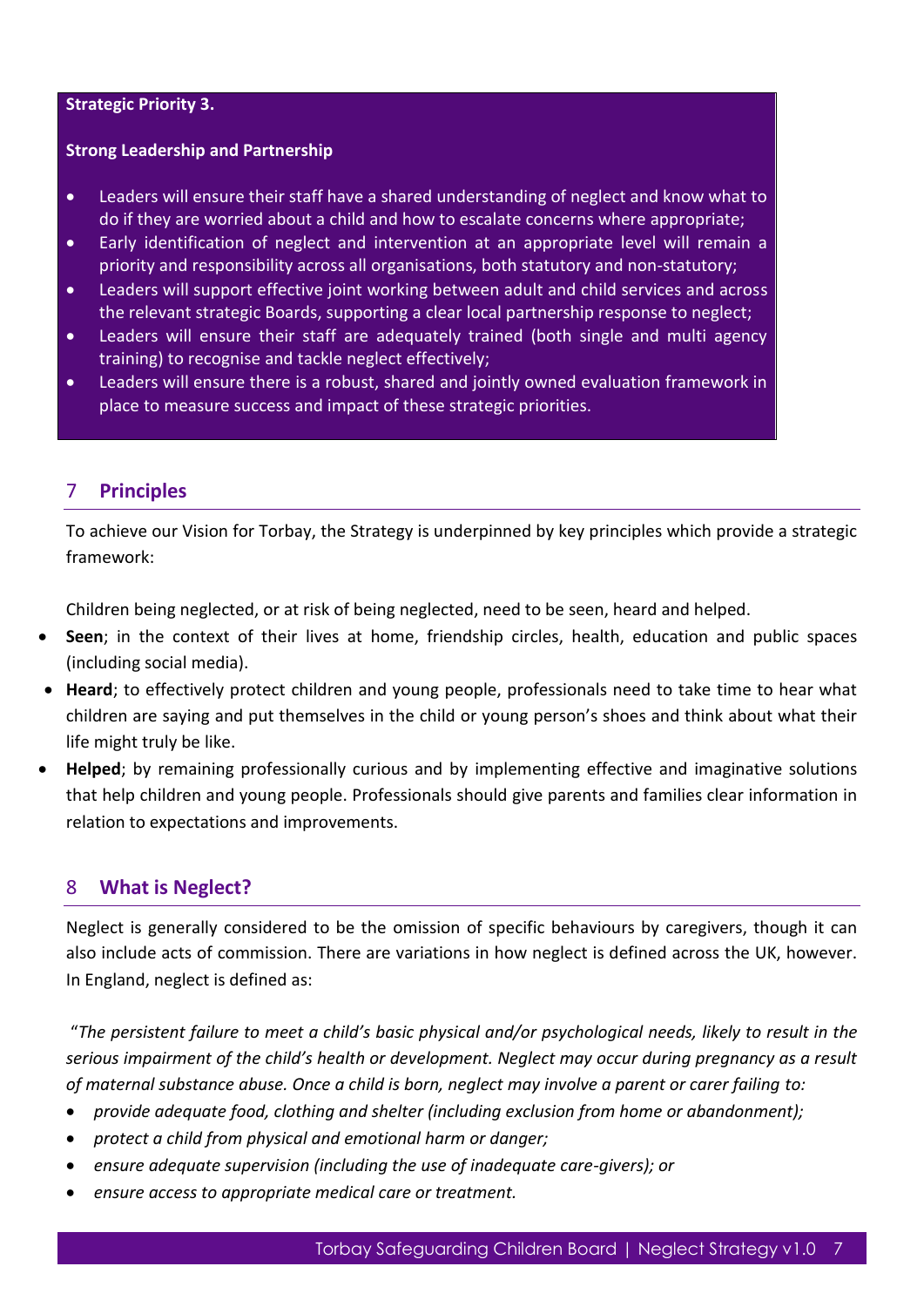*It may also include neglect of, or unresponsiveness to, a child's basic emotional needs".* (Working together to Safeguard Children, 2015)

It is important also to understand that severity and persistence are not necessarily the same and that, as with other forms of harm, single instances of neglect can be lethal.

Neglect is characterised by the absence of a relationship of care between the parent or carer and the child and the failure of the parent or carer to prioritise the needs of their child. It can occur at any stage of childhood, including the teenage years.

Neglect can be defined from the perspective of a child's right not to be subject to inhuman or degrading treatment, for example in the European Convention on Human Rights, Article 3 and the United Nations Convention on the Rights of the Child (UNCRC), Article 19.

The impact of neglect of children is often accumulative, advancing gradually and imperceptibly and therefore there is a risk that agencies do not intervene early enough to prevent harm.

It is common for evidence of neglect to present through signs and symptoms which may be noticed by different agencies in relation to different children in the family at different points in time. Agencies need to feel confident in the recognising and the naming of neglect. It is important that all agencies, Health, schools /Education, Police, Probation, Housing, Voluntary and Community Organisations identify emerging problems and potential unmet needs and seek to address them as early as possible. It is equally important that practitioners are alert to the danger of drift and 'start again' syndrome.

Internationally, child neglect is defined by the World Health Organization in the following way: "*Neglect includes both isolated incidents, as well as a pattern of failure over time on the part of a parent or other family member to provide for the development and wellbeing of the child – where the parent is in a position to do so – in one or more of the following areas:*

- *Health*
- *Education*
- *Emotional development*
- *Nutrition*
- *shelter and safe living conditions."*

#### <span id="page-7-0"></span>**8.1 Defining Adolescent Neglect**

The current definition of neglect refers to children and young people up to the age of 18, but the 'neglect of adolescent neglect' contributed to the following as part of a neglect guide aimed at those working with teenagers (Hicks, 2010). These are points for consideration, but highlight some of the issues around defining and working with adolescent neglect.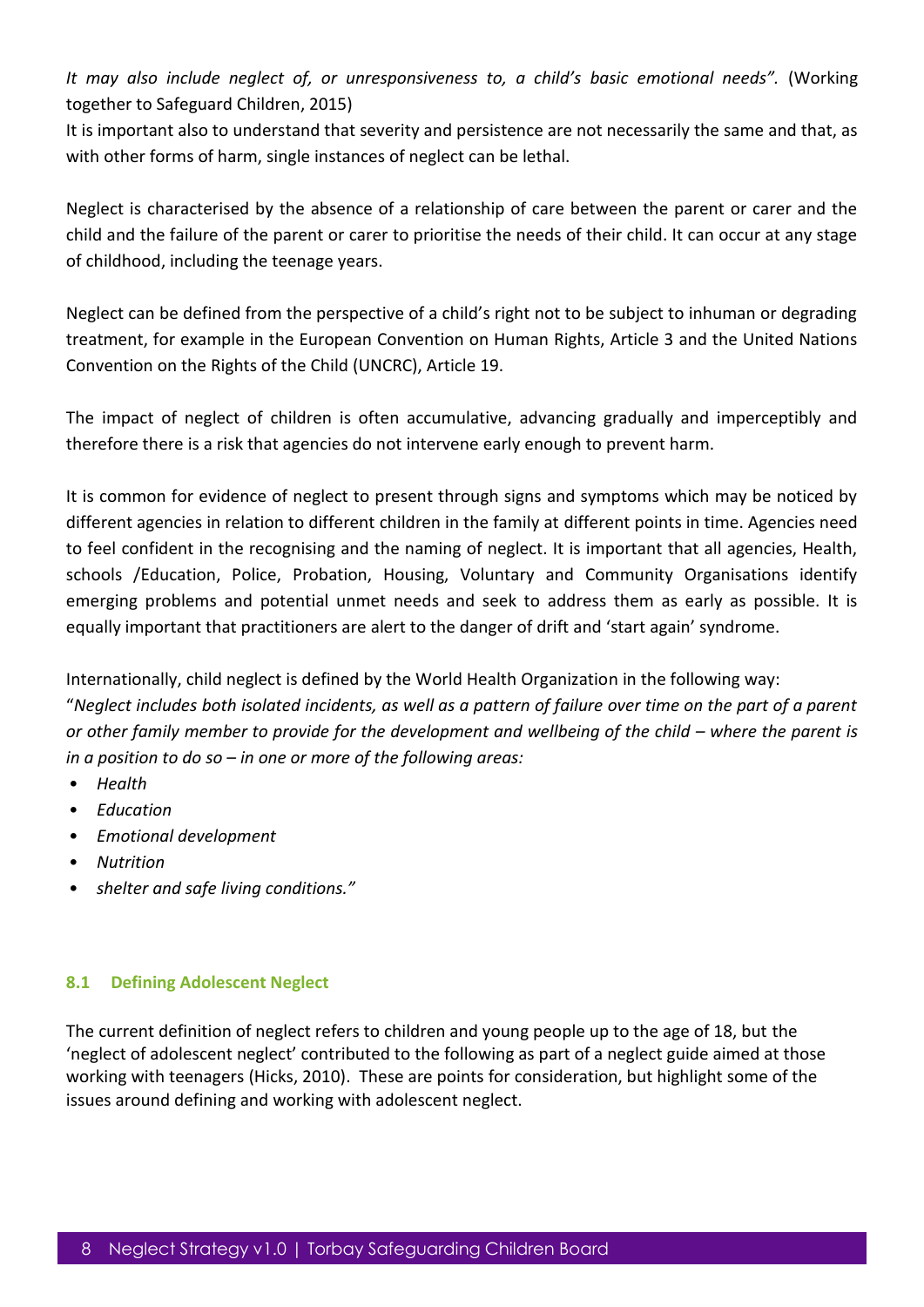| <b>Themes from Research</b><br><b>Review</b>                                               | <b>Issues for Practitioners</b>                                                                                                                                                                                                                                                                                                                                               |
|--------------------------------------------------------------------------------------------|-------------------------------------------------------------------------------------------------------------------------------------------------------------------------------------------------------------------------------------------------------------------------------------------------------------------------------------------------------------------------------|
| <b>Neglect is usually seen</b><br>as an act of omission                                    | For adolescents in particular, some acts of commission<br>should be seen as neglect, or contribute to young people<br>being neglected e.g. being abandoned by parents, being<br>forced to leave home, being exposed to others who may<br>exploit the young person                                                                                                             |
| <b>Neglect from different</b><br>viewpoints                                                | There may be different viewpoints, for example between<br>the views of social workers, other professionals, parents<br>and young people themselves. Awareness of these<br>different viewpoints and what may contribute to them<br>(e.g. culture, own experiences of being parented, beliefs,<br>values and so on) is a starting point for establishing a<br>working consensus |
| Young people may<br>under-estimate neglect                                                 | This may be related to young people's acceptance of their<br>parents' behaviour, young people's sense of privacy, or<br>their loyalty to their families                                                                                                                                                                                                                       |
| Neglect is often seen as<br>a persistent state                                             | It is necessary to look at patterns of neglect over time<br>and recognise the impact of both acute and chronic<br>neglect                                                                                                                                                                                                                                                     |
| There is a difficulty in<br>making a distinction<br>between emotional<br>abuse and neglect | These are associated, inevitably, especially when neglect<br>is seen as an omission of care. What matters is not the<br>label but the consequences for the young person's health<br>and<br>development                                                                                                                                                                        |
| <b>Neglectful behaviour</b><br>and experience of<br>neglect                                | Defining neglect should include both maltreating<br>behaviour as well as how the young person experiences<br>neglect i.e. the consequences for them                                                                                                                                                                                                                           |

### <span id="page-8-0"></span>**8.2 Links to Child Sexual Exploitation, Inter-familial Child Sexual Abuse and Sexually harmful Behaviour**

Three evidence scopes commissioned by the NSPCC and Action for Children with Research in Practice explored the relationship between childhood neglect and harmful behaviour in later years. Whilst the research stresses there are no causal links, the evidence does suggest there are a number of ways in which the impacts of neglect may interact with other factors and adversities to increase children and young people's vulnerability to harm. (Flood, 2016)

#### <span id="page-8-1"></span>**8.3 Working Sensitively with Diversity**

All children, and the families in which they live, are unique. Their racial and cultural background, religion, gender, sexual orientation and any physical and/or learning disability all need to be considered within an assessment. It is important that practitioners are aware of their own personal value base and the impact that this may have in working with families.

Literature expresses caution about non-intervention based upon fear of being judgemental. Child abuse including neglect can never be explained or justified on the basis of differing cultural norms or beliefs.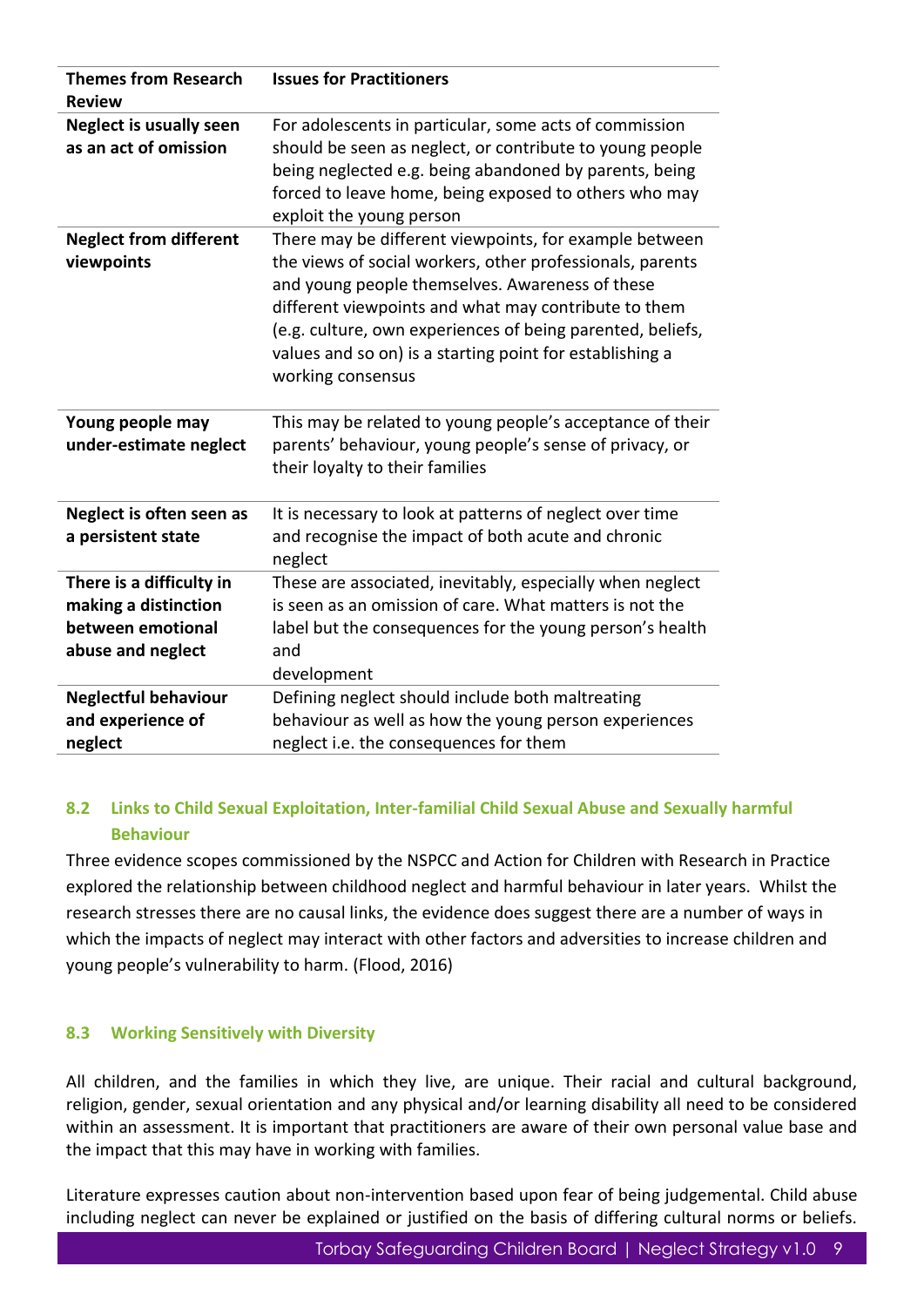Offering cultural explanations for abusive and neglectful parenting is referred to as 'cultural misattribution' by Lord Laming in his inquiry into the death of Victoria Climbie (2003).

For some children discrimination is a part of their daily lives. Agency responses to children should not reflect or reinforce the experience of discrimination-they should counteract it. For example, it is particularly important that practitioners use interpreters when necessary and that children are listened to and able to express their views in their first language.

#### <span id="page-9-0"></span>**8.4 What does the Law say?**

The current criminal law on child neglect is outlined in Section 1[2] (a) of the Children and Young Persons Act 1933. The Serious Crime Act 2015 (Section 66) introduced some important amendments to the Children and Young Person Act 1933. This Act seeks to clarify certain aspects of law around emotional abuse and does not replace the 1933 Act.

#### <span id="page-9-1"></span>**Children and Young Persons Act 1933**

Section 1 of the Children and Young Persons Act 1933 ("the 1933 Act") provides for an offence of child cruelty. This offence is committed where a person age 16 or over, who has responsibility for a child under that age, wilfully (i.e. intentionally or recklessly) assaults, ill-treats, neglects, abandons, or exposes that child in a manner likely to cause "unnecessary suffering or injury to health"; or causes or procures someone else to treat a child in that manner.

#### <span id="page-9-2"></span>**Serious Crime Act 2015, Section 66 amendments**

Section 66 clarifies, updates and modernises some of the language of, section 1 of the 1933 Act. The effect of the changes made by section 66 are to:

A) Make it absolutely clear – by substituting for the current list of examples of relevant harm (which includes the outdated term "mental derangement") the words "whether the suffering or injury is of a physical or psychological nature" – that cruelty which causes psychological or physical suffering or injury is covered under section 1 of the 1933 Act;

B) Make it absolutely clear that the behaviour necessary to establish the ill-treatment limb of the offence can be non-physical (for example a sustained course of non-physical conduct, including, for instance, isolation, humiliation or bullying, if it is likely to cause unnecessary suffering or injury to health);

C) Replace the outdated reference to "misdemeanour" with "offence"; and

D) Amend section 1(2)(b) so that: i. A person is also deemed to have neglected a child in the relevant manner where the person concerned is under the influence of "prohibited drugs"; ii. It is clear that the provision applies where the person comes under the influence of the substance in question at any time before the suffocation occurs; and iii. It applies irrespective of where the adult and child were sleeping (for example if they were asleep on a sofa).

#### <span id="page-9-3"></span>**9 Risk Factors**

It is important for practitioners to be able to distinguish between a risk of neglect occurring, and indicators of *actual* neglect (Brandon et al M., 2014).

A number of factors increase the likelihood of neglect in some families. However there are issues of interpretation to be aware of in relation to both risks and indicators.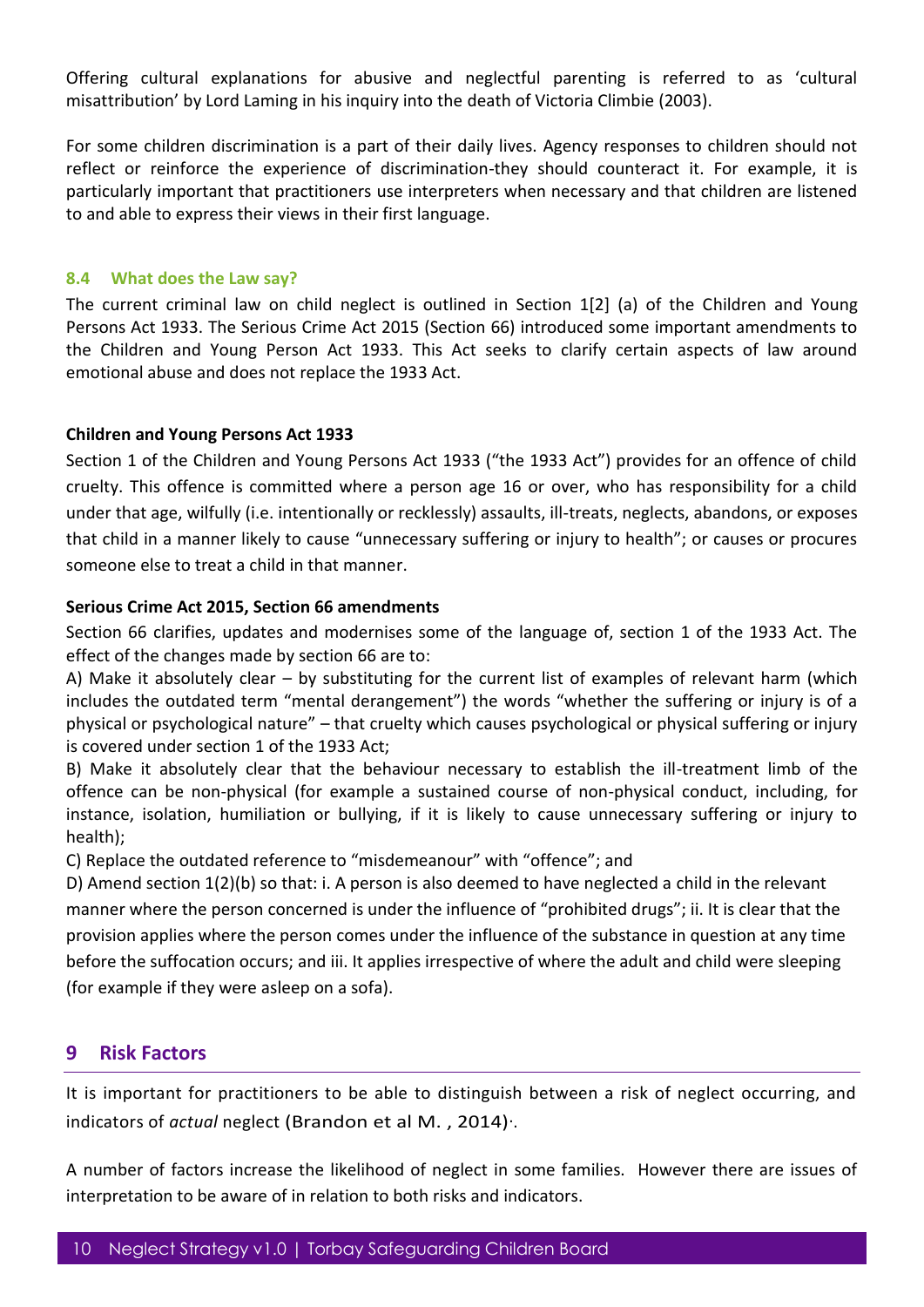Research (Sidebotham et al, 2001) regularly reveals that factors associated with an increased risk of neglect may also act as risks for a range of adverse outcomes and not just for neglect or maltreatment; this means that these risk factors are not predictors of neglect. In addition, prospective longitudinal studies reveal that the majority of families where risk factors are found will not go on to neglect or abuse children (Sidebotham et al, 2001).

A number of factors increase the likelihood of neglect in some families and vulnerable families may have a combination of the following risk factors:

#### <span id="page-10-0"></span>**9.1 Child Risk Factors**

- **•** Disability
- **•** Behaviour
- al problems
- Chronic ill health

#### <span id="page-10-1"></span>**9.2 Parental Risk Factors**

- Poor Mental Health (especially maternal mental health difficulties)
- Alcohol and Substance Misuse
- Domestic Violence and Abuse
- Learning Difficulties
- Lack of experience of positive parenting in childhood
- Multiple co-habitation and change of partner
- Social and emotional immaturity
- Maternal low self-esteem and self-confidence
- Experience of physical, sexual and emotional abuse in parents own childhood
- Health problems in pregnancy, pre-term and low birth weight baby
- isolation and lack of support
- Being a young/adolescent parent

#### <span id="page-10-2"></span>**9.3 Wider Risk Factors**

- Poverty
- Unemployment
- Poor social support

Whilst poverty is a recognized feature when neglect is present, it is always important to remember that neglect is not exclusive to children and young people living in poor households.

#### <span id="page-10-3"></span>**10 Assessment**

An assessment must address the central or most important aspects of the needs of a child and the capacity of his or her parents or caregivers to respond appropriately to these needs within the wider family and community context.

The 2015 Working Together guidance for England lists some of the following as features of a high quality assessment:

they are child-centred and informed by the views of the child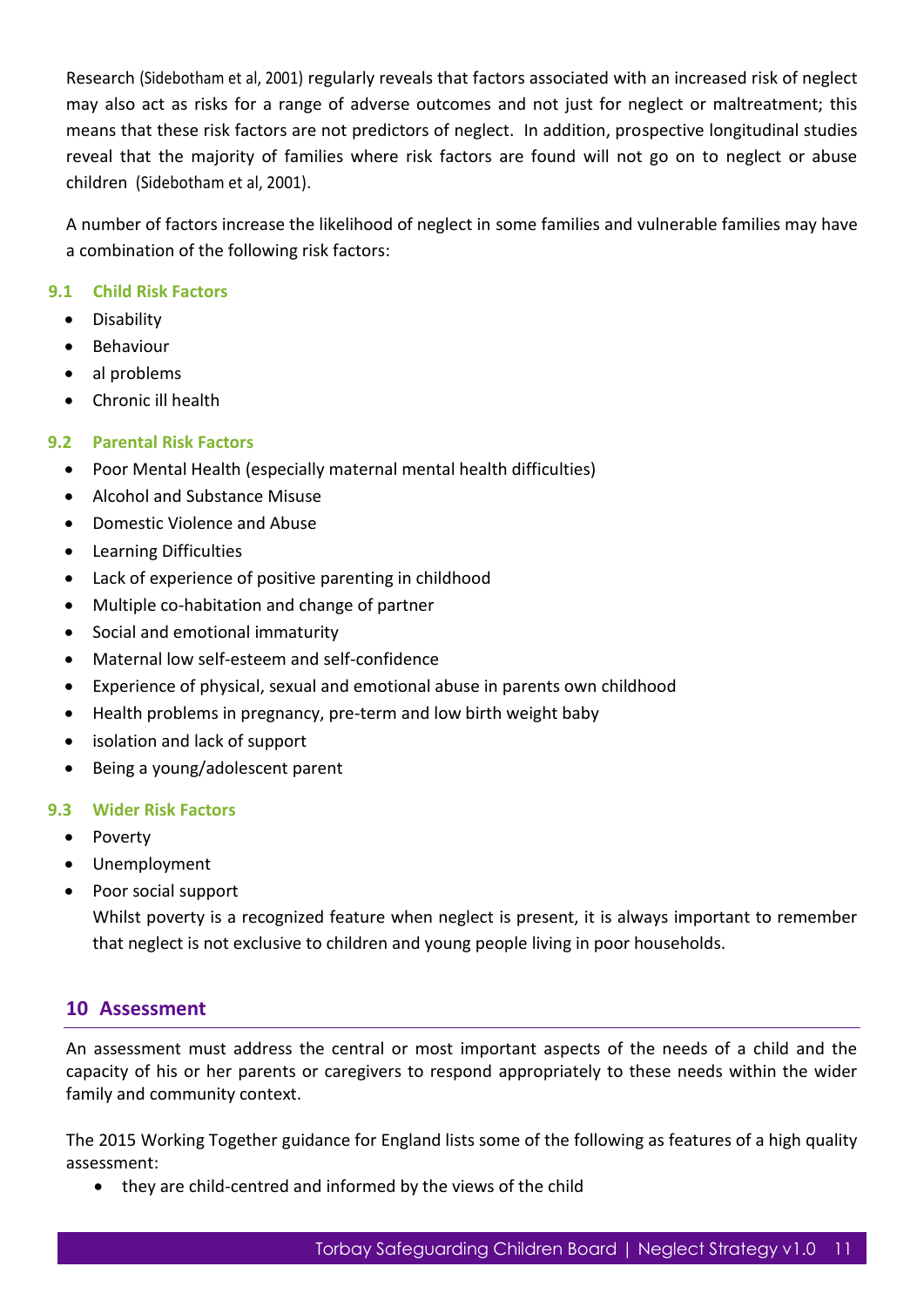- decisions are made in the best interests of the child
- they are rooted in child development and informed by evidence
- they build on strengths as well as identifying difficulties
- they ensure equality of opportunity and a respect for diversity including family

structures, culture, religion and ethnic origin

Torbay adopts the Signs of Safety approach. The Signs of Safety Methodology is:

Concerned with exploring the potential harm to children, whilst at the same time inquiring into the strengths and safety in the family.

- Relies on high quality professional knowledge and opinion, whilst equally eliciting and valuing the family's knowledge of their own situation.
- Designed to always undertake the risk assessment process with the involvement of anyone who has a stake in the child's welfare, whether a professional, a family member, or a significant person in the family's life.

At the core of the methodology in situations where children are at risk of harm, is a risk assessment and case planning tool that maps the harm, danger, complicating factors, strengths, existing and required safety, and a judgement.

For Professionals to be able to identify and tackle situations where Neglect is an issue it is useful to reflect on Howe's (Howe, 2005) four forms of neglect. Each form is associated with different effects on both parents and children, and implications for the type of intervention offered. Hampshire LSCB developed a matrix to assist in the recognition of neglect in children (Appendix A).

1) Emotional Neglect

Emotional neglect ranges from ignoring the child to complete rejection. Children suffer persistent emotional ill treatment, they feel worthless and inadequate. Their parent keeps them silent, scapegoats them and show them no affection or emotion.

2) Disorganised Neglect

Disorganised neglect ranges from inconsistent parenting to chaotic parenting. Practitioners will see their classic 'problem families'. The parents feelings dominate, children are demanding/action seeking and there is constant change and on-going disruption.

#### 3) Depressed or Passive Neglect

Depressed or passive neglect ranges from a parent being withdrawn or detached to suffering from severe mental illness. There will always be a greater focus on themselves than the children and they will be uninterested in and unresponsive to professionals. The parent does not understand the child's needs and believes nothing will change. They will fail to meet their child's emotional or physical needs and will appear passive and helpless.

#### 4) Severe Deprivation Neglect

Severe deprivation neglect ranges from a child being left to cry to a child being left to die. Both the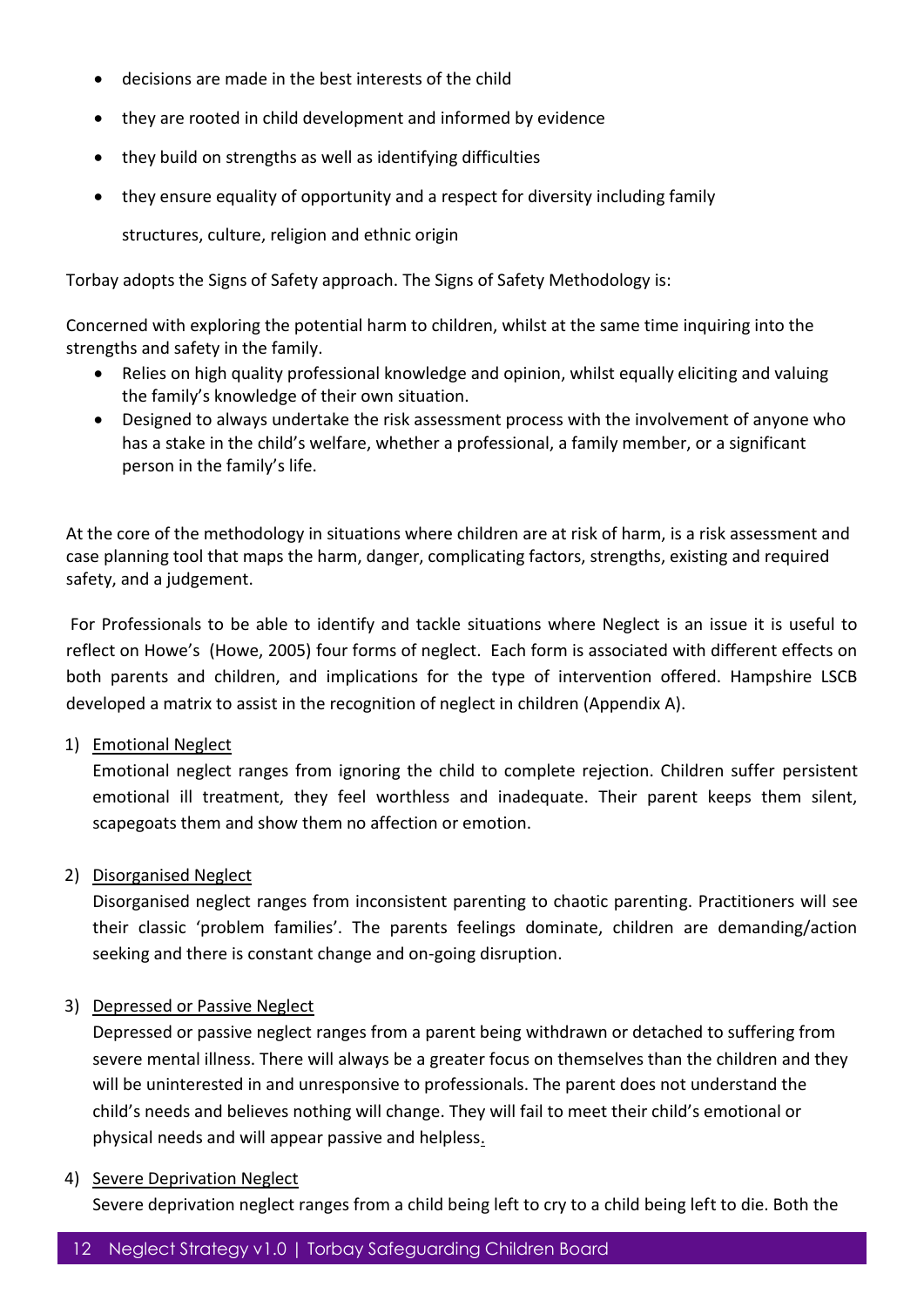home and the child will be dirty and smelly. Children will be deprived of love, stimulation and emotional warmth. The parent will completely ignore them. Often children become feral and roam the streets.

Hampshire council found that it is useful to be able to recognise different causes of neglect and that there may be many different reasons for neglect occurring. They found it was a good basis for assessment.

"In developing thisstrategy the LSCBs consulted with practitioners about using these fourforms of neglect. 87% of practitioners who responded agreed that these four types of neglect are a good basis for use in assessments. The general consensus was that it is useful to be able to recognise different causes of neglect and that there may be many different reasons for neglect occurring.

Similarly, the majority (87%) agreed that the different types of neglect form a sound basis for use in interventions and case management. They are seen as helpful to promote ideas around hypothesis and possible interventions. The approach allows evidence based practice and provide reminders aboutthe signs of neglect and improve understanding aboutwhy children's basic developmental needs aren't being met." (Davies, 2016)

The Graded Care profile Tool is a nationally recognised tool designed to help practitioners understand the quality of care delivered to a particular child. The structured format aims to improve consistency in the way practitioners describe and record concerns about neglect. It gives an objective measure of care of a child by a carer. It gives a qualitative grading for actual care delivered to a child taking account of commitment and effort shown by the carer.

Personal attributes of the carer, social environment or attributes of the child are not accounted for unless actual care is observed to be affected by them. Thus, if a child is provided with good food, good clothes and a safe house the GCP will score better irrespective of the financial situation

Rather than re-developing the children and family assessment or creating a stand- alone screening tool for neglect, practitioners responded that a toolkit or checklist for working with neglect cases would be the most effective way of implementing a new approach across all agencies. This would be particularly helpful for universal services to allow earlier intervention and prevent escalation to children's social care.

The development of the neglect indicators and guide to recognising neglect in children (see Appendix 1) are likely to increase the numbers of children formally identified across the TSCB threshold chart even further. Given the likely prevalence of as yet unidentified children who might be recognised as suffering from one of the four types of neglect, effective interventions will be developed and deployed that include addressing the underlying causes of neglect through prevention and early help.

## <span id="page-12-0"></span>**11 Governance**

Governance and challenge will be provided by the Torbay Safeguarding Children Board and associated subgroups.

All Board Members are responsible for embedding the strategy and delivery as required. The Board will hold members to account.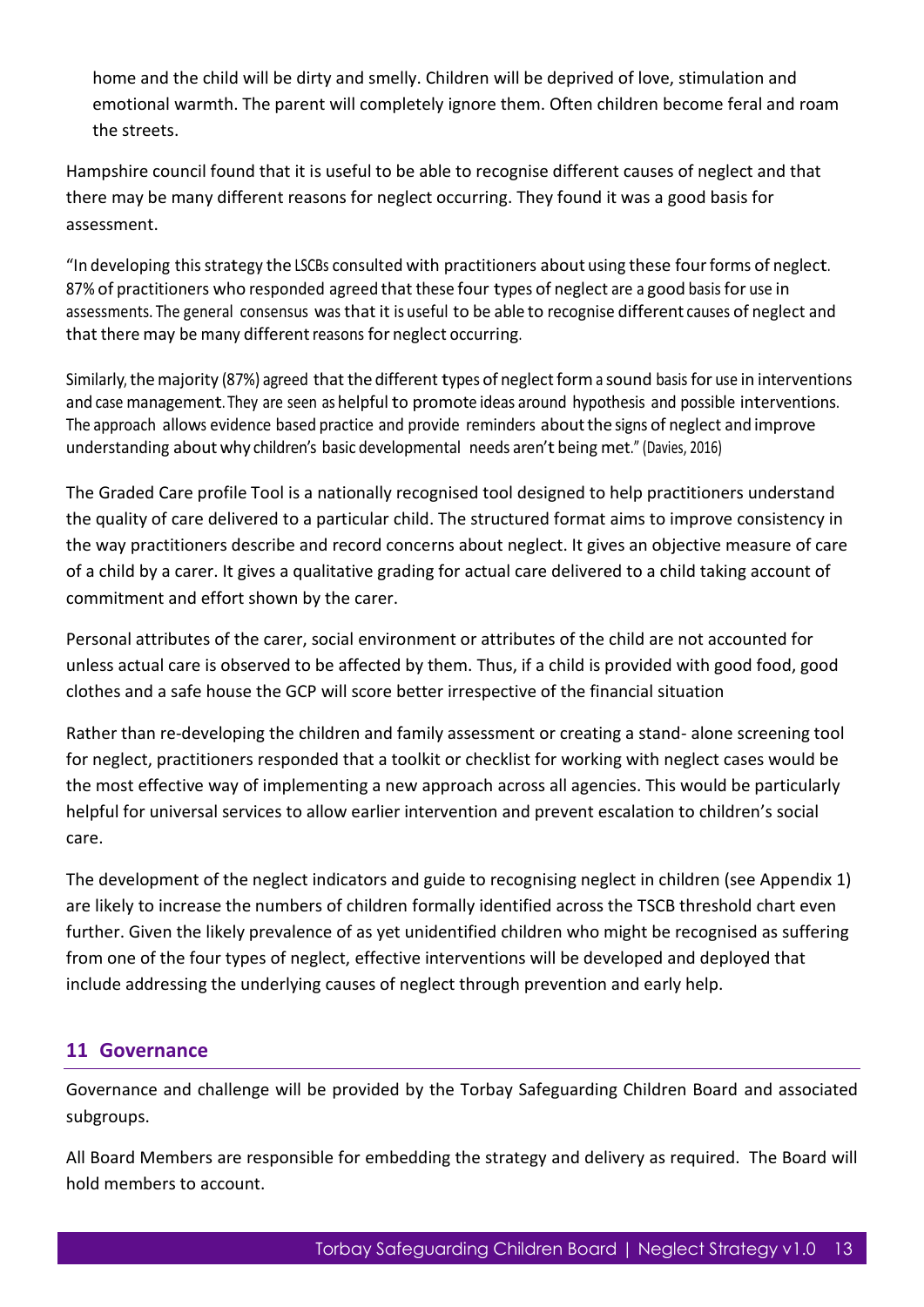This Multi-Agency Strategy is owned by Torbay Safeguarding Children Board, members of the Board have a responsibility to ensure that the Strategy is current and reflective.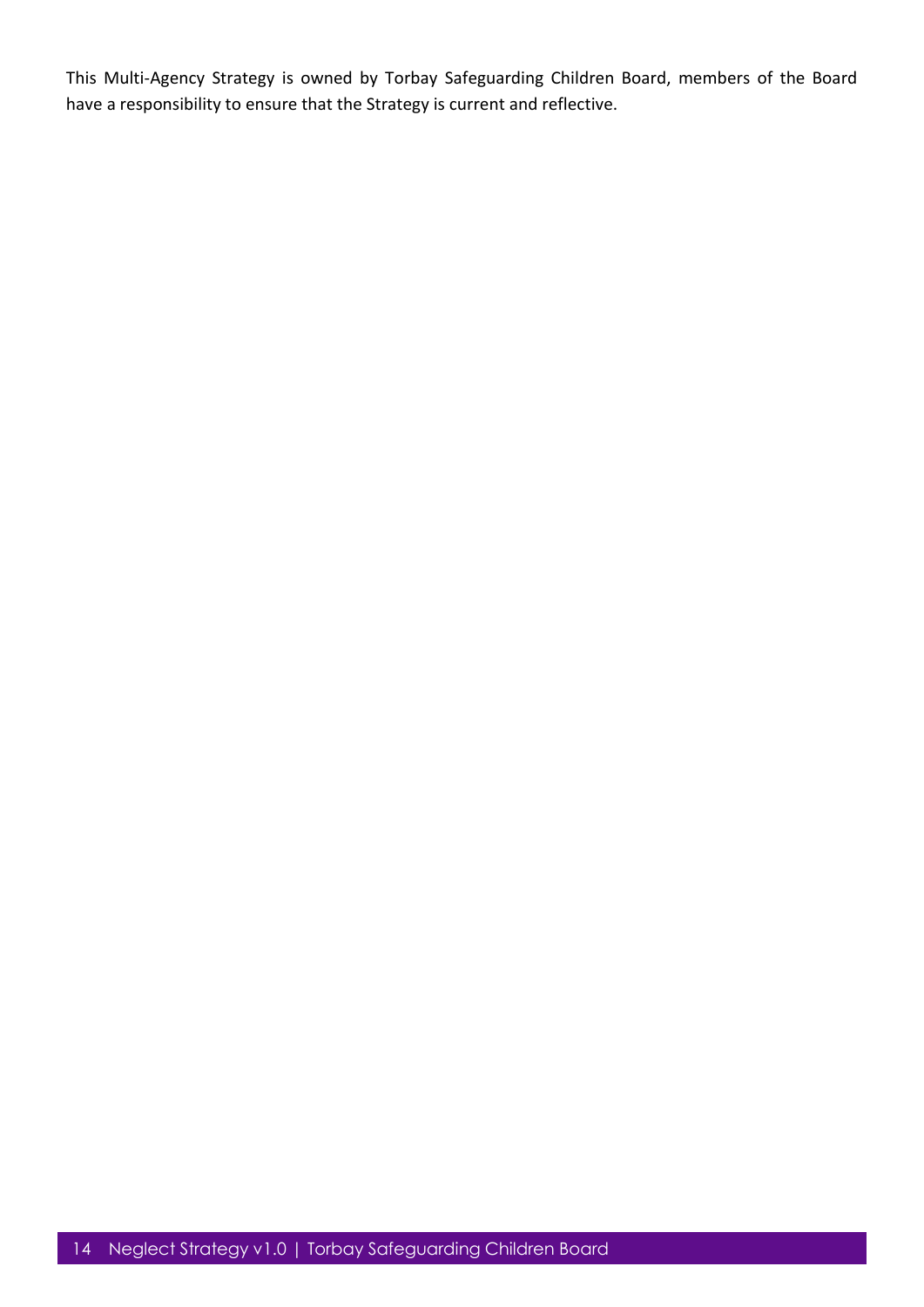## <span id="page-14-0"></span>**12 Appendix A Key Indicators**

## **Key Indicators- Emotional Neglect**

|                                       | Universal/early<br>intervention                                                                                                                                                                                                                                                                                                            | <b>Early help</b>                                                                                                                                                                                                                                                                  | <b>Targeted early help</b>                                                                                                                                                                                                                                                                   | <b>Children's social</b><br>care                                                                                                                                                      |
|---------------------------------------|--------------------------------------------------------------------------------------------------------------------------------------------------------------------------------------------------------------------------------------------------------------------------------------------------------------------------------------------|------------------------------------------------------------------------------------------------------------------------------------------------------------------------------------------------------------------------------------------------------------------------------------|----------------------------------------------------------------------------------------------------------------------------------------------------------------------------------------------------------------------------------------------------------------------------------------------|---------------------------------------------------------------------------------------------------------------------------------------------------------------------------------------|
| <b>Characteristics</b><br>of carers   | • Cannot cope with<br>children's demands<br>• Parents may<br>feel<br>awkward/tense<br>when alone with<br>their children<br>• Inconsistent<br>responses to child                                                                                                                                                                            | • Failure to connect<br>emotionally with<br>child<br>• Lots of rules<br>• Lack of attachment<br>to child<br>• Unrealistic<br>expectations in<br>line with child's<br>development                                                                                                   | • Dismissive/punitive<br>response to child's<br>needs<br>• Poor attachment to<br>child                                                                                                                                                                                                       | • Parental<br>responses lack<br>empathy<br>• Not emotionally<br>available to child<br>• No attachment<br>to child                                                                     |
| <b>Characteristics</b><br>of children | • Over friendly with<br>strangers<br>• Over reliance on<br>social media to<br>interact<br>• No risk CSE                                                                                                                                                                                                                                    | • Frightened/<br>unhappy/anxious<br>/ low self-esteem<br>• Know their role in<br>family<br>• Attention seeking<br>• Mild risk CSE                                                                                                                                                  | • Withdrawn/isolated<br>• Fear intimacy and<br>dependency<br>• Self-reliant<br>• Difficulties in<br>regulating emotions<br>• Very poor self<br>esteem<br>• Moderate risk CSE                                                                                                                 | • Precocious<br>• Unresponsive/<br>No crying<br>• Oversexualised<br>behaviour<br>• Self-harm<br>• Significant risk CSE                                                                |
| What<br>professionals<br>notice       | • Ignore advice<br>• Children spend a lot<br>of time on-line<br>• Lack of engagement<br>with universal<br>services<br>• Materially<br>advantaged<br>• Child not included<br>• Child always<br>immaculately clean<br>• Child and family<br>isolated in<br>community<br>• Pattern of<br>re-referrals<br>to services<br>• Poor dental hygiene | • Avoid contact<br>• Missed<br>appointments<br>• Child learns to<br>block expressions<br>• Child'shut down'<br>• Risky behaviour<br>on-line<br>• Material advantages<br>can mask the lack of<br>emotional warmth<br>and connection<br>• Pattern of re-<br>referrals to<br>services | • Deride<br>professionals<br>• Children<br>unavailable<br>• Children appear<br>overly resilient<br>• Poor social<br>relationships due to<br>isolation<br>• Scapegoated child<br>• Regression in<br>child's behaviour<br>• Pattern of step up<br>to social care<br>• Severe dental<br>disease | • May seek help with<br>a child who needs<br>to be 'cured'<br>• Fabricated illness<br>• Parents seeking a<br>diagnosis/label for<br>child<br>• Pattern of step<br>downs to early help |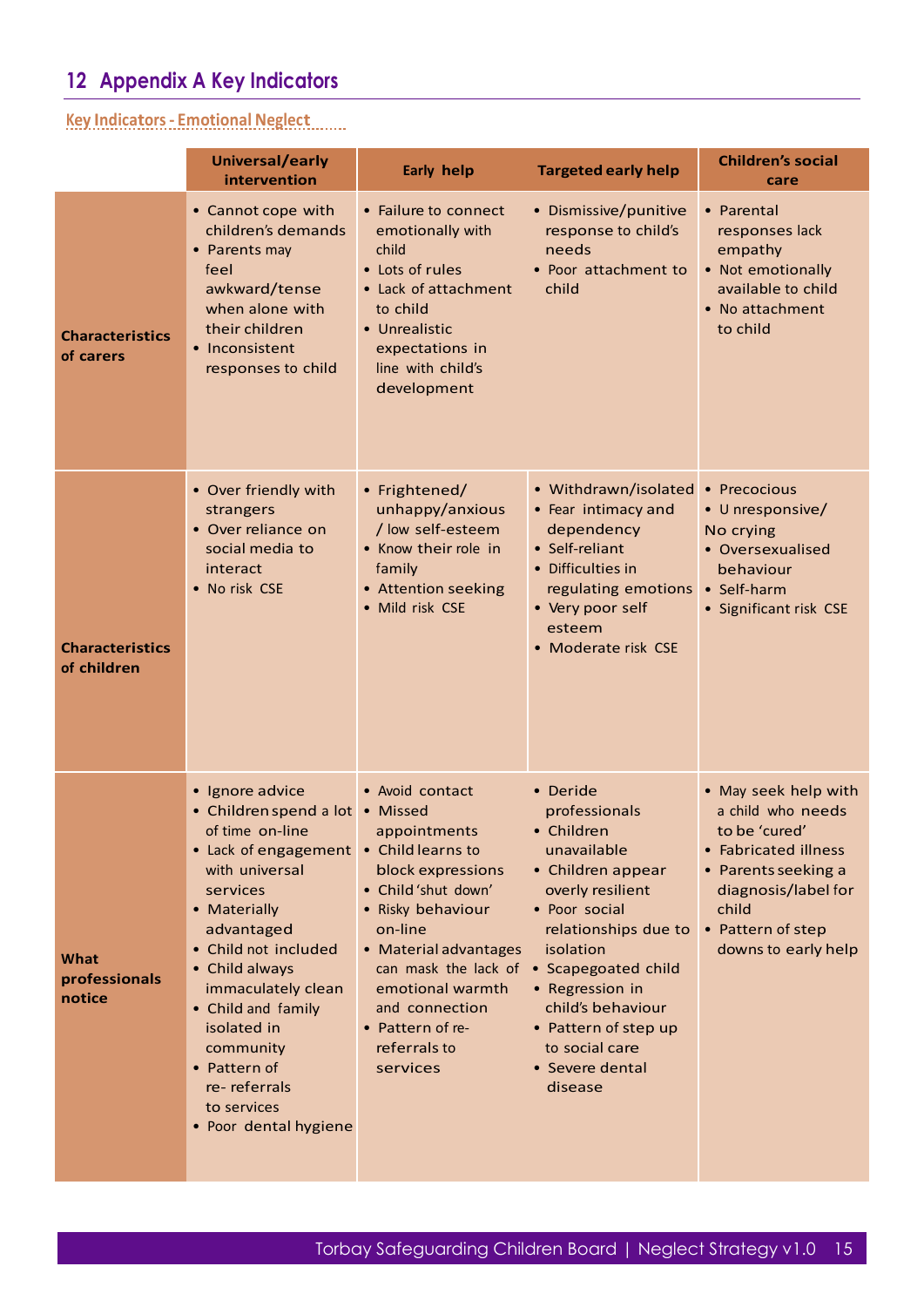## **Key Indicators- Disorganised Neglect**

|                                       | Universal/early<br>intervention                                                                                                                                                                                                                                                                                                                                    | Early help                                                                                                                                                                                                                                                                                          | <b>Targeted early help</b>                                                                                                                                                                                                                                       | <b>Children's social</b><br>care                                                                                                                                                                                                                                                               |
|---------------------------------------|--------------------------------------------------------------------------------------------------------------------------------------------------------------------------------------------------------------------------------------------------------------------------------------------------------------------------------------------------------------------|-----------------------------------------------------------------------------------------------------------------------------------------------------------------------------------------------------------------------------------------------------------------------------------------------------|------------------------------------------------------------------------------------------------------------------------------------------------------------------------------------------------------------------------------------------------------------------|------------------------------------------------------------------------------------------------------------------------------------------------------------------------------------------------------------------------------------------------------------------------------------------------|
| <b>Characteristics of</b><br>carers   | • Demanding and<br>dependant<br>• Cope with babies<br>(babies need them)<br>but then struggle<br>• Flustered<br>presentation<br>$\bullet$ Late<br>• Low mood<br>• Unstructured<br>• Problem driven<br>• Revert back to own<br>needs<br>• Everything 'big<br>drama'                                                                                                 | • Feelings of being<br>undervalued<br>or emotionally<br>deprived as a<br>child-so need to be<br>centre of attention/<br>affection<br>• Lack of 'attunement'<br>• Crisis response<br>• Avoidance of<br>contact<br>• Poor attachment<br>• Poor parenting<br>• Not engaging with<br>health             | • Disguised<br>compliance<br>• Putting own needs<br>before child<br>• Drug/alcohol<br>misuse<br>• Depression<br>• Not getting children to<br>school<br>• Escalation of mental<br>health                                                                          | • High criticism/low<br>warmth<br>• Continuous use of<br>medical issues to<br>cover up/disguise<br>• Chaotic family<br>• Escalation of<br>depression                                                                                                                                           |
| <b>Characteristics of</b><br>children | • Anxious and<br>demanding<br>• Infants-fractious/<br>clinging-difficult to<br>soothe<br>• Lateness at school/<br>nursery<br>• Overactive at school<br>• No school<br>equipment<br>• Not able to sit still<br>• Snatching<br>• Struggle with quiet<br>time<br>• Vulnerable to<br>unhealthy<br>relationships<br>• No boundaries or<br>routines<br>• Not at risk CSE | · Young children-<br>attention seeking,<br>exaggerated affect,<br>poor confidence<br>and concentration,<br>jealous, show off, go<br>too far<br>• Fear intimacy<br>• Missing school/<br>nursery<br>• Disruptive at school<br>• Fretful<br>$\bullet$ Crying<br>• Angry<br>• Afraid<br>• Mild risk CSE | • Roaming late at<br>night<br>• Trouble during<br>unsupervised times<br>• Engaging in risky<br>behaviours<br>• Bullying<br>• Aggressive<br>• Jealous<br>• Depressed<br>• Poor school<br>attendance<br>• Speech and<br>language delays<br>• Moderate risk CSE     | • Self-harm<br>• Causing harm to<br>others<br>• Substance/alcohol<br>use<br>• Offending<br>• Left at home alone<br>• Anti-social<br>behaviour<br>• Able to do what<br>they want<br>• Feral<br>• Ignored<br>• Danger to self/<br>others<br>• Head lice<br>infestation<br>• Significant risk CSE |
| What<br>professionals<br>notice       | • Classic 'problem<br>families'<br>• Numerous<br>pregnancies<br>• Missed<br>appointments<br>• Messy house<br>• Erratic changes in<br>mood<br>• Unable to<br>acknowledge<br>problems<br>• Not reporting<br>absences<br>• Disruptive<br>behaviour<br>• Poor hygiene<br>• Poor dental hygiene                                                                         | • Annoy and frustrate<br>but also endear and<br>amuse<br>• Chaos and<br>disruption<br>• Avoidance of home<br>visits<br>• Lots of contact<br>• Regular lateness<br>and absences<br>• Family identify own<br>need<br>• No improvement<br>• Persistent lateness<br>• Children visibly<br>tired         | • Thick case files<br>• Feelings drive<br>behaviour/social<br>interaction<br>• Dependency on<br>services to provide<br>support<br>$\bullet$ Lack<br>understanding/<br>acceptance of<br><i>issues</i><br>• Exclusion from<br>school<br>• Severe dental<br>disease | • Anti-social<br>behaviour<br>• Parents create new<br>crises<br>• Difficult to work<br>with<br>• Frequent exclusions<br>• Non-engagement<br>with education                                                                                                                                     |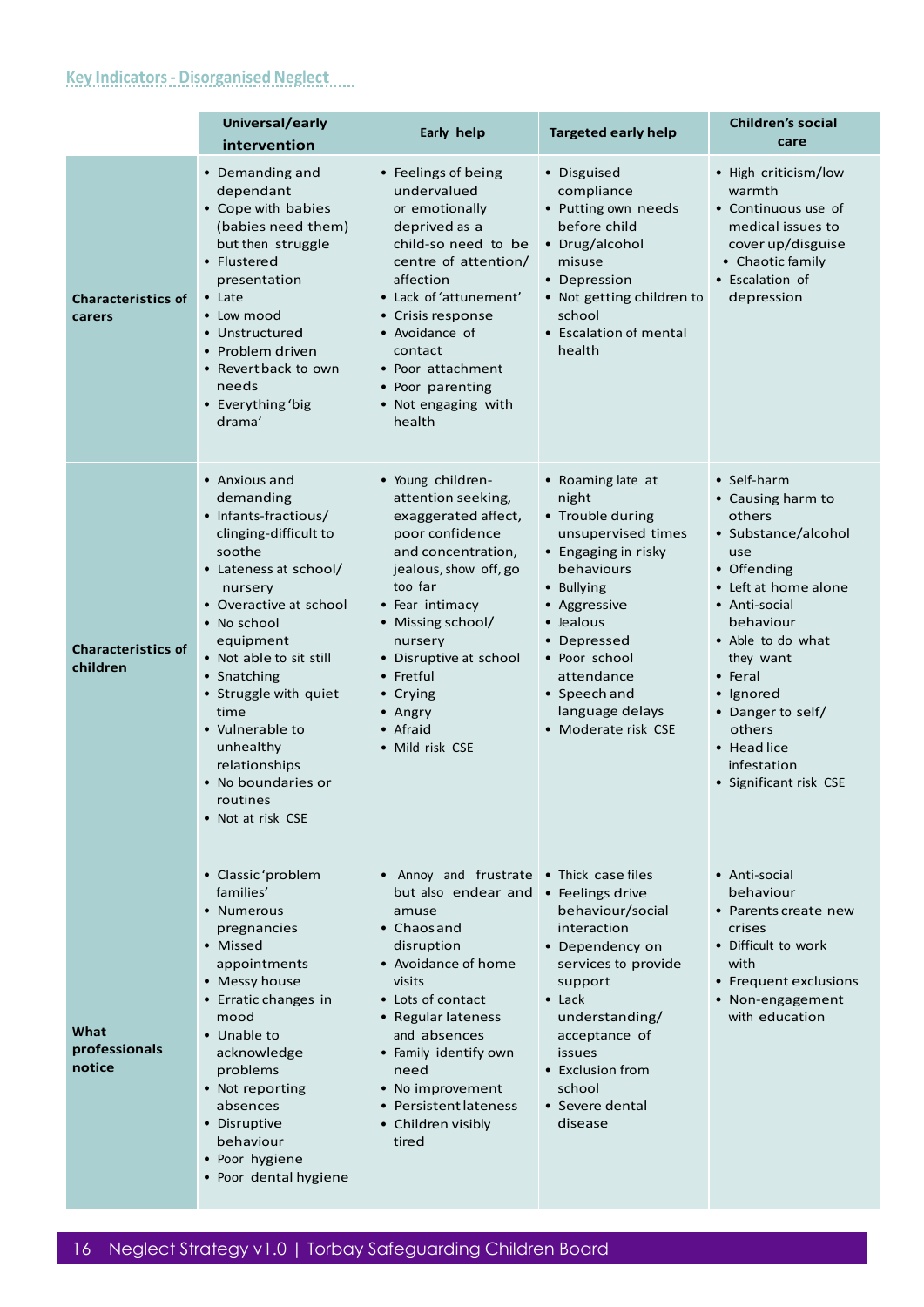### **Key Indicators- Severe Deprivation Neglect**

|                                       | Universal/early<br>intervention                                                                                                                                                                                                                                                                                        | Early help                                                                                                                                                                                                                                                                                                      | <b>Targeted early help</b>                                                                                                                                                                                                                                                                            | <b>Children's social</b><br>care                                                                                                                                                                                                                                                                 |
|---------------------------------------|------------------------------------------------------------------------------------------------------------------------------------------------------------------------------------------------------------------------------------------------------------------------------------------------------------------------|-----------------------------------------------------------------------------------------------------------------------------------------------------------------------------------------------------------------------------------------------------------------------------------------------------------------|-------------------------------------------------------------------------------------------------------------------------------------------------------------------------------------------------------------------------------------------------------------------------------------------------------|--------------------------------------------------------------------------------------------------------------------------------------------------------------------------------------------------------------------------------------------------------------------------------------------------|
| <b>Characteristics</b><br>of carers   | • Contact with GP for<br>depression<br>• History of chronic<br>mental health<br>• Long term<br>unemployed<br>• Low cognitive<br>functioning<br>• Poor physical<br>presentation<br>• Socially isolated                                                                                                                  | • Contact with<br>specialist agency<br>for depression,<br>mental health $-$ in<br>treatment<br>• Postnatal<br>depression<br>• Poor attachment<br>treatment with children                                                                                                                                        | • Carers with<br>serious issues<br>of depression,<br>learning<br>disabilities,<br>substance misuse<br>• Homeless<br>$\bullet$ Not in                                                                                                                                                                  | • Institutional neglect<br>• Suicidal thoughts                                                                                                                                                                                                                                                   |
| <b>Characteristics</b><br>of children | • Arrive late at school<br>• Poor presentation<br>• Hungry<br>• Tired<br>• Miss initial health<br>checks<br>• Lack confidence<br>• Poor<br>attachment with<br>parents<br>• Anxiety and low self<br>esteem<br>• Minor accidents<br>at home<br>• Poor dental hygiene<br>• Poor school<br>attendance<br>• Not at risk CSE | • Inhibited,<br>withdrawn, passive,<br>rarely smile, autistic<br>type behaviour and<br>self-soothing<br>• Relationships<br>shallow, lack<br>reciprocity<br>• Disinhibited:<br>attention-seeking,<br>clingy, very friendly<br>• Not accessing early<br>years<br>• High absence from<br>school<br>• Mild risk CSE | • Infants- poor pre<br>attachment<br>behaviours of<br>smiling, crying, eye<br>contact<br>• Children-impulsive,<br>hyperactive,<br>attention deficit,<br>cognitive<br>impairment and<br>developmental<br>delay, eating<br>problems, poor<br>relationships<br>· School exclusion<br>• Moderate risk CSE | • Self-harm<br>• Mental ill health<br>• Sexualised<br>behaviour<br>• Failure to thrive<br>• Recurrent illnesses<br>• Going missing<br>• Out of education<br>· Significant risk CSE                                                                                                               |
| What<br>professionals<br>notice       | • Clutter<br>• Disorganised home<br>• Hoarding<br>• Not enough<br>furniture<br>• Lots of animals<br>$\bullet$ Not<br>attending<br>appointment<br>S<br>• Poor dental hygiene                                                                                                                                            | • Dirty home and<br>children<br>• Poor physical and<br>mental health<br>• Poor hygiene<br>• Regularly attending<br>A&E                                                                                                                                                                                          | • Material and<br>emotional poverty<br>• Head lice<br>• Homes and children<br>dirty<br>• and smelly                                                                                                                                                                                                   | · Urine soaked<br>mattresses, dog<br>faeces, filthy plates,<br>rags at the window<br>• Children left in cot<br>or serial care giving<br>• Child essentially<br>alone-severe<br>neglect, absence<br>of selective<br>attachment.<br>• Unable to get into<br>house<br>• Severe<br>dental<br>disease |

**Key Indicators- Depressed/Passive Neglect**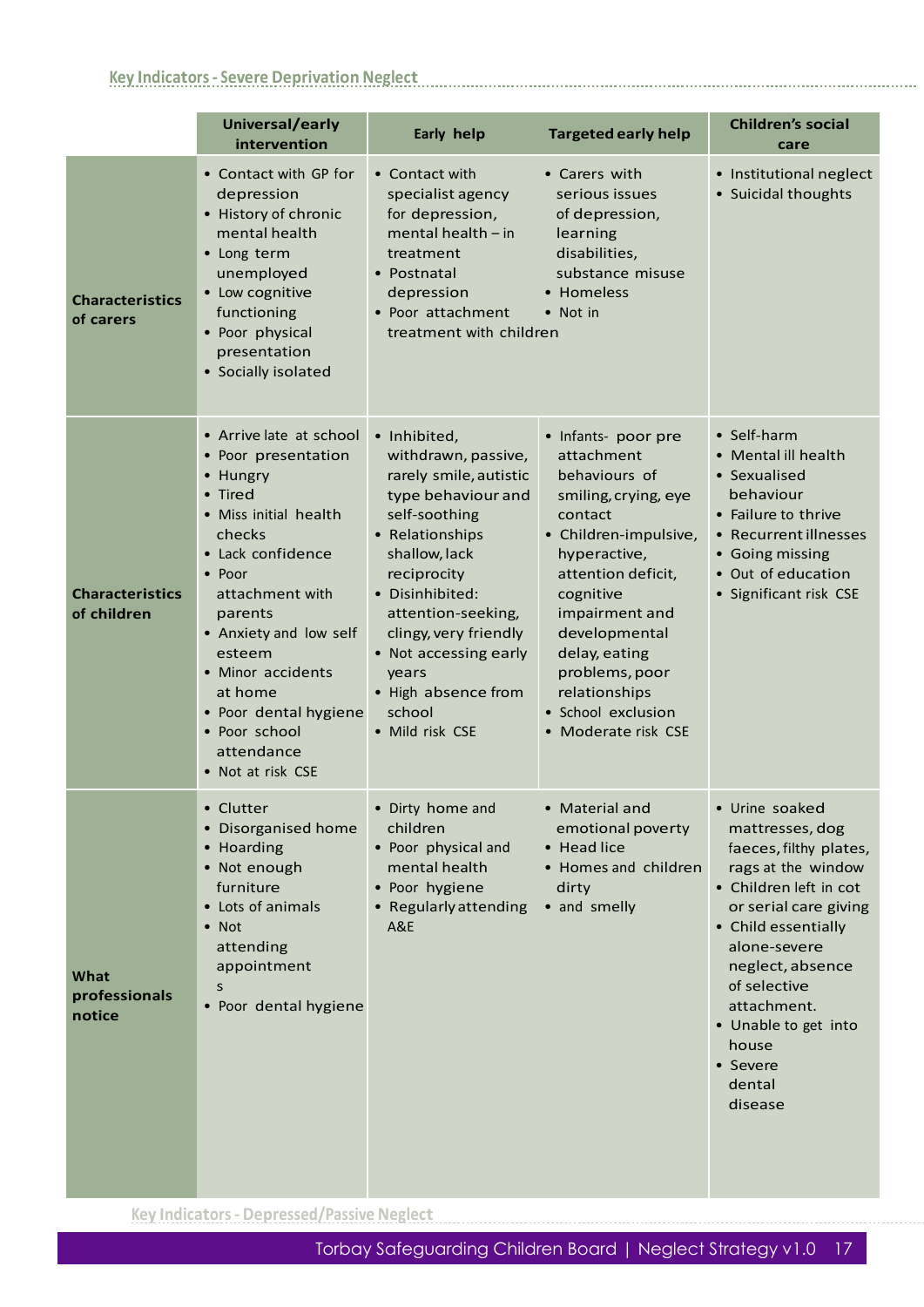|                                       | Universal/early<br>intervention                                                                                                                                                                                                                                                                                          | Early help                                                                                                                                                                                                                                                                                                                                                                                                           | <b>Targeted early help</b>                                                                                                                                                                                                                                                                                                                 | <b>Children's social</b><br>care                                                                                                                                                                             |
|---------------------------------------|--------------------------------------------------------------------------------------------------------------------------------------------------------------------------------------------------------------------------------------------------------------------------------------------------------------------------|----------------------------------------------------------------------------------------------------------------------------------------------------------------------------------------------------------------------------------------------------------------------------------------------------------------------------------------------------------------------------------------------------------------------|--------------------------------------------------------------------------------------------------------------------------------------------------------------------------------------------------------------------------------------------------------------------------------------------------------------------------------------------|--------------------------------------------------------------------------------------------------------------------------------------------------------------------------------------------------------------|
| <b>Characteristics of</b><br>carers   | • Often severely<br>abused/neglected<br>by own parents<br>• Given up thinking<br>and feeling<br>• Withdrawn<br>• Lack of meaningful<br>engagement<br>• Forgetting<br>appointments<br>• Can't impose<br>boundaries<br>• Focused on own<br>needs<br>• Not seen in school<br>Blame others<br>children's<br>for<br>behaviour | • May seem<br>unmotivated/mild<br>learning disability<br>• Learned<br>helplessness<br>• No structure/poor<br>supervision<br>• Stubborn<br>negativism-passive<br>aggressive<br>• Missing<br>appointments<br>• Disorganised<br>• Seeking services to • Blaming services for<br>solve problems (but<br>not changing)<br>• Emerging criticisms<br>• One or two<br>elements of toxic<br>trio emerging<br>• Change schools | • No smacks/<br>no shouting/no<br>deliberate harm BUT<br>no hugs, warmth<br>emotional<br>involvement either.<br>• Unresponsive to<br>children's needs-<br>limited interaction<br>• Avoiding<br>appointments<br>• Struggling to<br>engage<br>lack of progress<br>• Refuse to engage<br>with early help                                      | • Obstructing<br>appointments<br>• Blaming others<br>• Combination of toxic<br>trio reaching crisis<br>• No ability to change<br>• No boundaries                                                             |
| <b>Characteristics of</b><br>children | • Lack of interaction<br>with carers<br>• Presents as hungry<br>• Lack of progression<br>• Tired, withdrawn,<br>isolated<br>• Poor diet<br>• Lateness at school<br>• Dirty clothes<br>• Developmental<br>milestones not met<br>• Attendance at A&E<br>• Not at risk of CSE                                               | • Infant-not curious,<br>unresponsive, moans<br>and whimpers but<br>does not cry or laugh<br>• Tend not to say<br>much<br>• Unwashed, ill-fitting<br>clothes<br>• Missing school<br>• Repeated<br>attendance at A&E<br>• Unmet health needs<br>• Obese<br>• Mild risk CSE                                                                                                                                            | • At school - isolated,<br>aimless, lacking<br>concentration,<br>in<br>confidence<br>drive,<br>and self esteem<br>• Anxious<br>• Goes missing<br>• Poor school<br>attendance<br>• Self-harm<br>• Self-isolating<br>• Unresponsive<br>• Moderate risk CSE                                                                                   | • Developmental<br>delay<br>• Absent from school<br>• Regularly goes<br>missing<br>• Not accessing<br>health services<br>• Inappropriate<br>behaviour for age<br>• Morbidly obese<br>• Significant risk CSE  |
| What<br>professionals<br>notice       | • Shut down and<br>block out all<br>information.<br>• Absence from<br>school/nursery<br>• Children appear<br>hungry<br>• Inconsistent<br>engagement<br>• Turn up late at<br>school<br>• Poor dental hygiene                                                                                                              | • Parents do not<br>believe they can<br>change so do not<br>even try<br>• A sense of<br>hopelessness and<br>despair-which can<br>be reflected in the<br>workers too<br>• Poor dental hygiene<br>• Stealing food                                                                                                                                                                                                      | • Material and<br>emotional poverty<br>• Homes and children<br>dirty and smelly<br>• Chaotic, dirty<br>households<br>• Children not saying<br>anything or making<br>excuses for their<br>parents<br>• Children attending<br>appointments on<br>their own<br>• Repeated concerns<br>reported by<br>neighbours<br>• Severe dental<br>disease | • Urine soaked<br>mattresses, dog<br>faeces, filthy plates,<br>rags at the window<br>• Children parenting<br>their parents<br>• Offending<br>behaviour<br>• Difficult to work<br>with<br>• Not in for visits |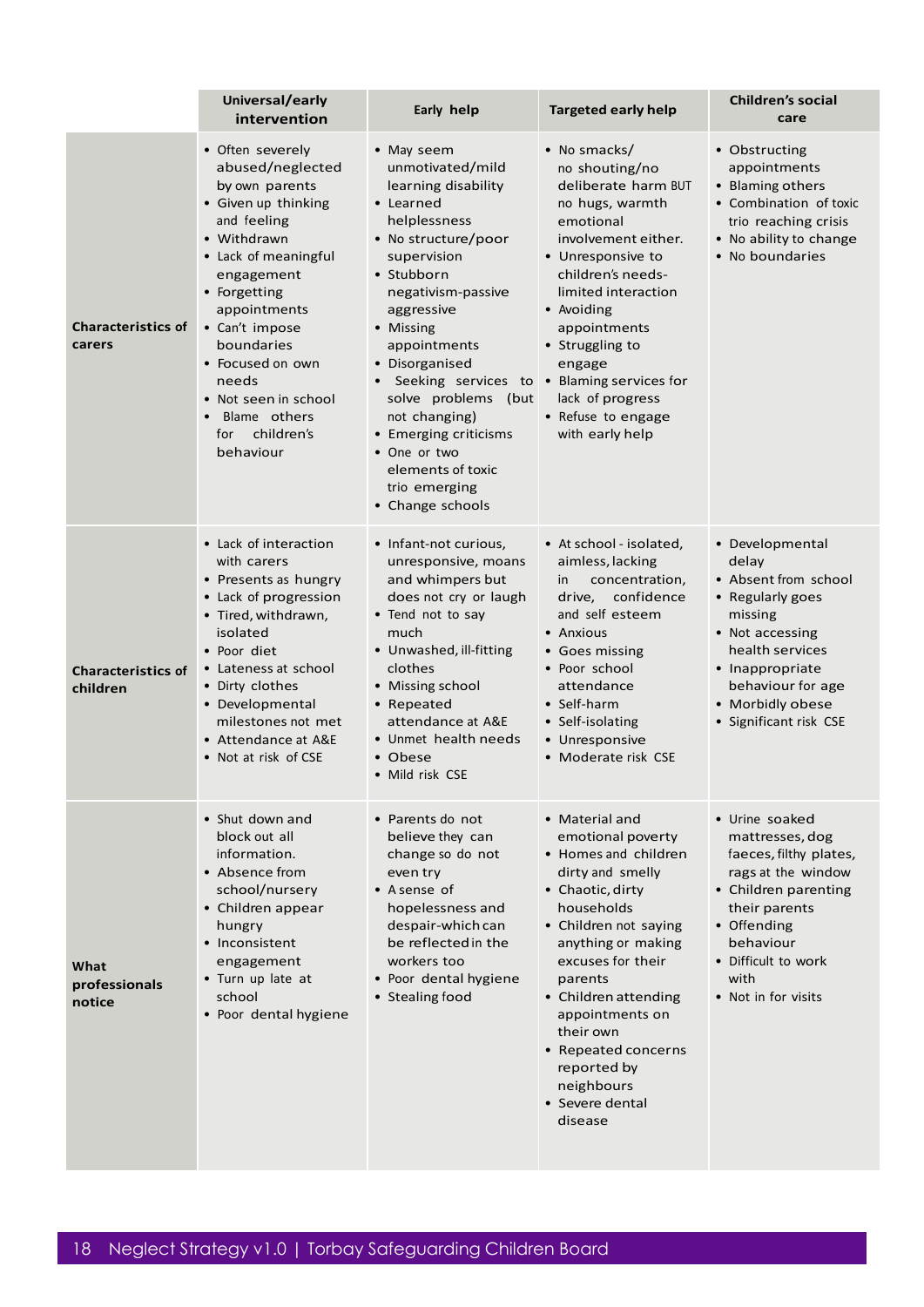#### <span id="page-18-0"></span>**13 References**

Bentley et al, H. (2016). *How Safe are our Children?* NSPCC.

- Brandon et al, m. (2008). *Analysing child deaths and serious injury through abuse and neglect: what can we learn?* Department for Children, Schools and Families.
- Brandon et al, m. (2012). *New Learning from serious case reviews; a two year report for 2009 - 2011.* Department for Education.
- Brandon et al, M. (2013). *Neglect and Serious Case Reviews.* University of East Anglia/NSPCC.
- Brandon et al, M. (2014). *Missed Opportunities: indicators of neglect - what is ignored, why and what can be done?* Childhood Wellbeing Research Centre.
- Davies, J. (2016). *Hampshire and Isle of Wight Neglect Strategy.* Hampshire and Isle of Wight Safegarding Children's Board.
- Department of Education. (2015). *Working together to Safeguard Children.* Department of Education.
- Flood, S. &. (2016). *Child Neglect and its relationship to other forms of harm - responding effectively to children's needs.* Research in practice/NSPCC.
- Hicks, L. &. (2010). *Neglect Matters: A multi-agency guide for professionals working together on behalf of teenagers.* London: Department for Children, Familes and Schools.
- Howarth, J. (2007). *Child Neglect: Identification and Asssessment.* Houndsmills: Palgrave Macmillan.
- Howe, D. (2005). *Child Abuse and Neglect: Attachment, Development and Intervention.* Palgrave Macmillan.
- Moran, P. (2009). *Neglect: Research Evidence to Inform Practice.* London: Action for Children.
- OFSTED. (2014). *In the Child's time: professional responses to neglect.* Department of Education.
- Radford et al, L. (2011). *Child Abuse and Neglect in the UK today.* London: NSPCC.
- Sidebotham et al, P. (2001). Child Maltreatment in the children of the nineties: A longitudinal study of parental risk factors. *Child Abuse and Neglect 25*, 1177-1200.
- Stevenson, O. (2007). *Neglected Children: Issues and Dilemmas, 2nd edition.* Oxford: Blackwell.
- Taylor, J. a. (2005). *Child Neglect: Practice Issues for Health and Social Care.* Jessica Kingsley.